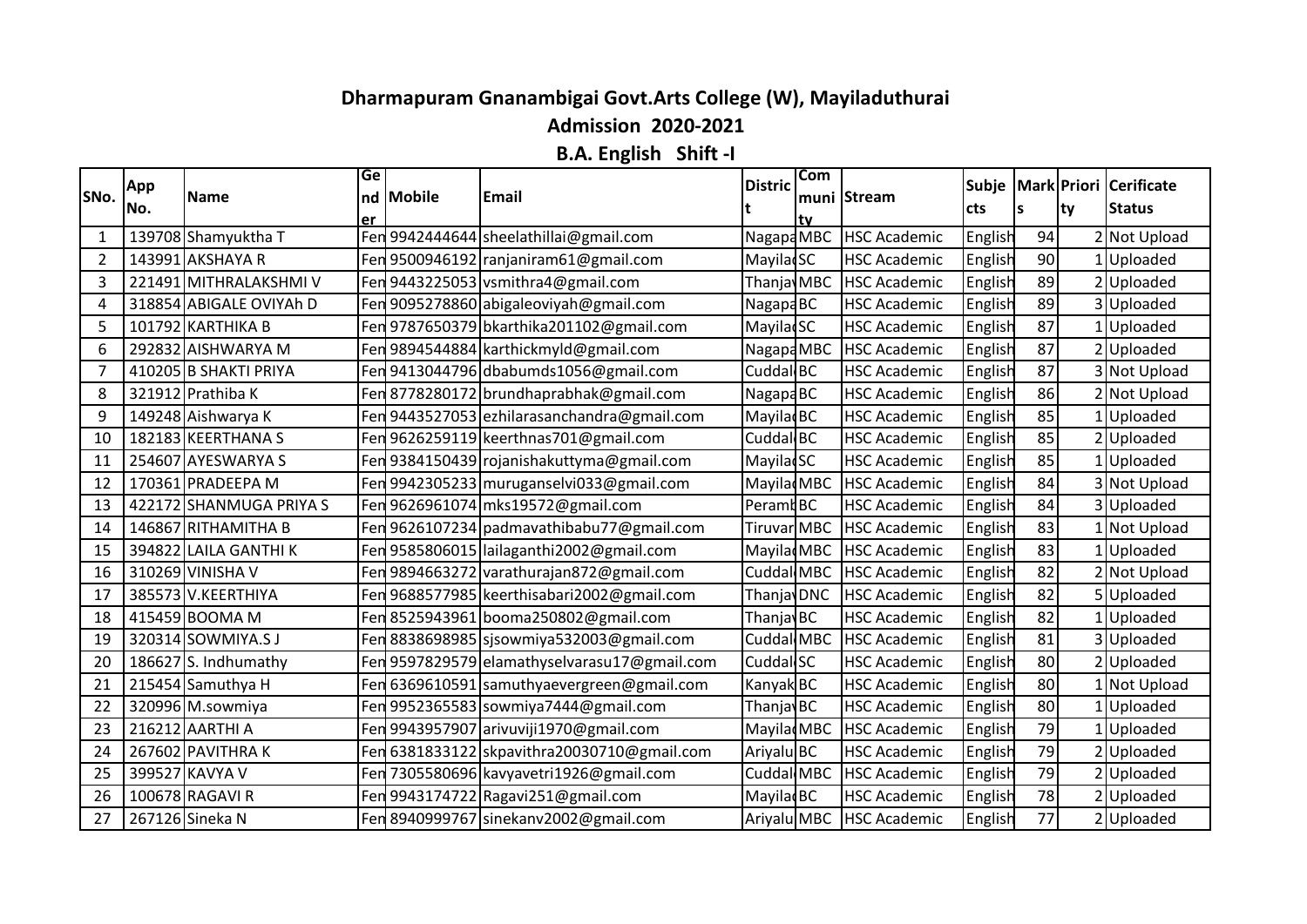| 28 |                 | 383612 CHARULATHA P         |     | Fen 9345415499 pcharulatha2003@gmail.com             | Mayila BC             | <b>HSC Academic</b>   | English | 77 | 2 Not Upload |
|----|-----------------|-----------------------------|-----|------------------------------------------------------|-----------------------|-----------------------|---------|----|--------------|
| 29 |                 | 168839 MUZHIRA LIYAKATHALI  |     | Fen 7299954505 GREEN7FRESHFOODTRADING@GMAIMayiladBCM |                       | <b>HSC Academic</b>   | English | 76 | Uploaded     |
| 30 |                 | 260141 ROOBIGA K            |     | Fen 6382213713 roobiroobi56@gmail.com                | Nagapa MBC            | <b>HSC Academic</b>   | English | 76 | 2 Uploaded   |
| 31 |                 | 305839 ABINAYA S            | Fen | 9566682753 sankararajalakshmi6@gmail.com             | Mayila BC             | <b>HSC Academic</b>   | English | 76 | 3Uploaded    |
| 32 |                 | 244418 S. Sathiya Sri       | Fen | 9942305484 sathiyasprinter.13@gmail.com              | Tiruvan <sub>BC</sub> | <b>HSC Academic</b>   | English | 75 | 3Uploaded    |
| 33 |                 | 249618 Abinaya B            | Fen | 9384460819 naya5870@gmail.com                        | Tiruvar SC            | <b>HSC Academic</b>   | English | 75 | 1 Not Upload |
| 34 |                 | 295367 INDUJA MY            |     | Fen 8270545236 mounikamy 2401@gmail.com              | Mayila MBC            | <b>HSC Academic</b>   | English | 75 | 3 Uploaded   |
| 35 |                 | 271925 JAYABHARATHI J       | Fen | 9894494870 jayachandran1080@gmail.com                | Nagapa MBC            | <b>HSC Academic</b>   | English | 74 | 2 Not Upload |
| 36 |                 | 290186 Thenmozhi            | Fen | 9976754701 sthenmozhi3012@gmail.com                  | Ariyalu BC            | <b>HSC Academic</b>   | English | 74 | 2 Uploaded   |
| 37 |                 | 320539 SHIVANI V            | Fen | 9976972569 pr992229@gmail.com                        | Mayila BC             | <b>HSC Academic</b>   | English | 74 | 3 Not Upload |
| 38 |                 | 362223 ANANDHAVALLIS        | Fen | 9626547628 karthi1881995@gmail.com                   | Nagapa MBC            | <b>HSC Academic</b>   | English | 74 | 3 Not Upload |
| 39 | 258378 P. Asika |                             | Fen | 9159437404 deepa5330@gmail.com                       | Nagapa <sub>BC</sub>  | <b>HSC Academic</b>   | English | 73 | 2Uploaded    |
| 40 |                 | 118107 R.Lavanya            | Fen | 6385276003 venkatachalapathy.ak@gmail.com            | $Erode$ BC            | <b>HSC Academic</b>   | English | 72 | Uploaded     |
| 41 |                 | 386633 G.sinega             | Fen | 9585941254 sinega07062003@gmail.com                  | <b>Mayila</b> SC      | <b>HSC Academic</b>   | English | 72 | 1 Not Upload |
| 42 |                 | 217072 Dharshini P          | Fen | 9486704612 aecpandi@gmail.com                        | ThanjavSC             | <b>HSC Academic</b>   | English | 71 | 1Uploaded    |
| 43 |                 | 302954 TULASIMANI S         | Fen | 6374029237 tulasimani2811@gmail.com                  | Cuddal SC             | <b>HSC Academic</b>   | English | 71 | Uploaded     |
| 44 |                 | 122501 As Shakira Banu      | Fen | 9994008223 shashakira2002@gmail.com                  | Mayila BCM            | <b>HSC Academic</b>   | English | 70 | Uploaded     |
| 45 |                 | 193985 POOJAA S             | Fen | 9486103226 rskumaar10@gmail.com                      | <b>MayilacSC</b>      | <b>HSC Academic</b>   | English | 70 | 5Uploaded    |
| 46 |                 | 213622 Mahalakshmi M        | Fen | 9943018164 drksbotany@gmail.com                      | Mayila MBC            | <b>HSC Academic</b>   | English | 70 | Uploaded     |
| 47 |                 | 249456 SARATHIDEVI S        | Fen | 6382801553 sarathisaravanan2002@gmail.com            | Tiruvar BC            | <b>HSC Academic</b>   | English | 70 | 2Uploaded    |
| 48 |                 | 272463 Sowmiya V            | Fen | 6380194010 sowmiyavairakannu@gmail.com               | <b>MayiladSC</b>      | <b>HSC Vocational</b> | English | 70 | Not Upload   |
| 49 |                 | 289531 Sowmiya V            | Fen | 6384775876 sowmiyav15042001@gmail.com                | <b>MayiladSC</b>      | <b>HSC Vocational</b> | English | 70 | 1 Not Upload |
| 50 |                 | 306831 Evanjalin Sindhiya K | Fen | 8870437042 vasiharanevanvasi@gmail.com               | <b>NagapaSC</b>       | <b>HSC Academic</b>   | English | 70 | 2Uploaded    |
| 51 |                 | 338558 KALAIMAGAL A         | Fen | 8925036548 gowri081976@gmail.com                     | Cuddal MBC            | <b>HSC Academic</b>   | English | 70 | 2Uploaded    |
| 52 |                 | 355934 JANANI M             | Fen | 9360987715 jananimadhavan355@gmail.com               | Mayila BC             | <b>HSC Academic</b>   | English | 70 | 1 Not Upload |
| 53 |                 | 361068 MOHANAVALLI M        | Fen | 8608296772 ireanpriya@gmail.com                      | NagapaSC              | <b>HSC Academic</b>   | English | 70 | 1 Uploaded   |
| 54 |                 | 239366 JAYALAKSHMIP         | Fen | 9345640367 rrevathipraba04@gmail.com                 | Mayila MBC            | <b>HSC Academic</b>   | English | 69 | 4Uploaded    |
| 55 |                 | 278861 Gowsalyadevi E       | Fen | 9894711295 gnanamkgtps@rediffmail.com                | Cuddal MBC            | <b>HSC Academic</b>   | English | 69 | 3Uploaded    |
| 56 |                 | 280659 Agalya A             | Fen | 9080733057   nskannansingai 2704@gmail.com           | Thanja MBC            | <b>HSC Academic</b>   | English | 69 | 1 Not Upload |
| 57 |                 | 301828 Agalya T             |     | Fen 9994712807 agalya182003@gmail.com                | Cuddal <sub>SC</sub>  | <b>HSC Academic</b>   | English | 69 | 2 Uploaded   |
| 58 |                 | 320668 M.ABIRAMY            | Fen | 6383201757 mageshabi864@gmail.com                    | Mayilad <sub>BC</sub> | <b>HSC Academic</b>   | English | 69 | Uploaded     |
| 59 |                 | 413539 G.sowmiya            | Fen | 9159325733 g.sowmiya35@gmail.com                     | Ariyalu MBC           | <b>HSC Academic</b>   | English | 69 | Uploaded     |
| 60 |                 | 233782 K. Gobika            | Fen | 9965658657 gobikahjumper2@gmail.com                  | <b>Tirupur BC</b>     | <b>HSC Academic</b>   | English | 68 | 3 Uploaded   |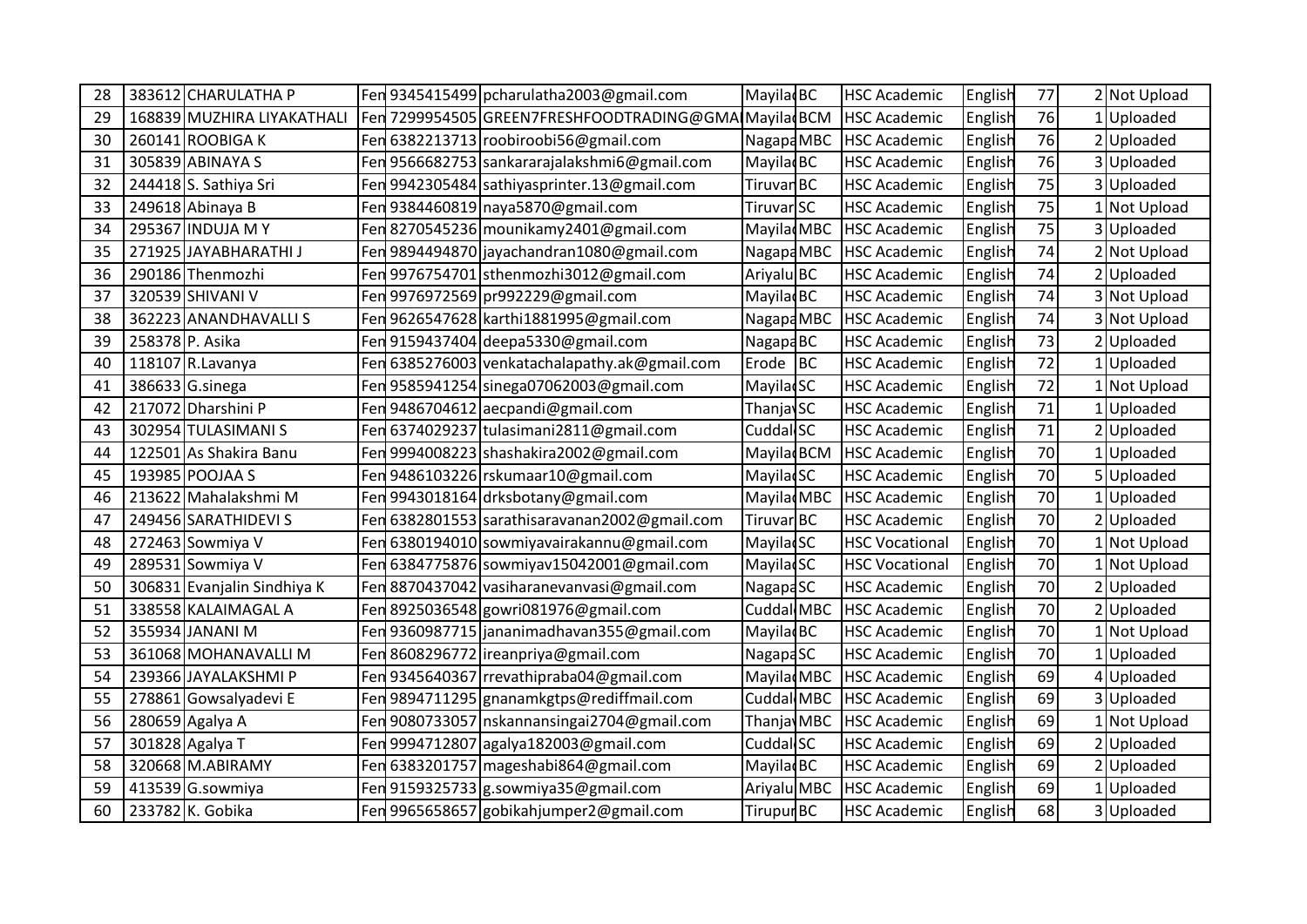| 61 | 279302 DIVYA J |                         | Fen  | 7824908961 jdivyakomal@gmail.com                             | Mayila MBC            | <b>HSC Academic</b>   | English | 68 | Not Upload   |
|----|----------------|-------------------------|------|--------------------------------------------------------------|-----------------------|-----------------------|---------|----|--------------|
| 62 |                | 308439 Gomathi S        | Fen  | 9791748595 duraimani98@gmail.com                             | Kallaku SC            | <b>HSC Academic</b>   | English | 68 | Uploaded     |
| 63 |                | 409676 M.pramila        |      | Fen 9486568646 mpramila 2002@gmail.com                       | <b>MayiladBC</b>      | <b>HSC Academic</b>   | English | 68 | 3 Not Upload |
| 64 |                | 202616 Nivetha A        | Fen  | 9791455884 prabaraj25@gmail.com                              | Cuddal SC             | <b>HSC Academic</b>   | English | 67 | 4 Uploaded   |
| 65 |                | 238509 Vasumathi        | Fen  | 7868810844 8vasanthisubramani@gmail.com                      | Cuddal MBC            | <b>HSC Academic</b>   | English | 67 | 2Uploaded    |
| 66 |                | 360649 MATHUMALA.V      | Fen  | 8524043297 mathumalav@gmail.com                              | Nagapa <sub>SC</sub>  | <b>HSC Academic</b>   | English | 67 | Uploaded     |
| 67 |                | 371346 ABINAYAVARSHA T  |      | Fen 9345788726 varshaabinaya@gmail.com                       | <b>MayiladSC</b>      | <b>HSC Academic</b>   | English | 67 | 2 Uploaded   |
| 68 |                | 406255 AMEENAKUMARI     | Fen  | 6380477724 avcthambia@gmail.com                              | <b>ThanjavSC</b>      | <b>HSC Academic</b>   | English | 67 | 3Uploaded    |
| 69 |                | 123162 G.srimaha Hsc    | Fen  | 7010139311 hemalathagopinath1975@gmail.com Mayilad BC        |                       | <b>HSC Academic</b>   | English | 66 | Not Upload   |
| 70 |                | 130830 ANUSUYA G        | Fen  | 9994210718 aruldurai1982@gmail.com                           | Mayila MBC            | <b>HSC Academic</b>   | English | 66 | Uploaded     |
| 71 |                | 280392 ABINAYA          |      | Fen 9047667712 abinaya2012004@gmail.com                      | Mayila MBC            | <b>HSC Academic</b>   | English | 66 | 2 Not Upload |
| 72 |                | 280756 PRIYADHARSHINI S | Fen  | 6384721619 priyasandhiya2003@gmail.com                       | <b>NagapaSC</b>       | <b>HSC Academic</b>   | English | 66 | 4Uploaded    |
| 73 |                | 303677 BALASHRI D       | Fen  | 9361302529 balashri2002@gmail.com                            | <b>Mayila</b> SC      | <b>HSC Academic</b>   | English | 66 | Not Upload   |
| 74 |                | 364050 Mounika K        | Fen  | 9384425857 Mounikakalaiselvan248@gmail.com                   | <b>NagapaSC</b>       | <b>HSC Academic</b>   | English | 66 | 3 Uploaded   |
| 75 |                | 408092 SIVADHARSHINI T  |      | Fen 8760896082 mariyappanmsc@gmail.com                       | Nagapa MBC            | <b>HSC Academic</b>   | English | 66 | 2 Not Upload |
| 76 |                | 420101 SUJITHA S        | Fen  | 9865532847 nivas4302@gmail.com                               | Mayila MBC            | <b>HSC Academic</b>   | English | 66 | Uploaded     |
| 77 |                | 142352 LAVANYA R        | Fen  | 9942312145 csshanmugam030672@gmail.com                       | Mayila MBC            | <b>HSC Vocational</b> | English | 65 | 2 Uploaded   |
| 78 |                | 150120 A.Anusuya        | Fen  | 9025731279 ishuarulmani20@gmail.com                          | Ariyalu BC            | <b>HSC Academic</b>   | English | 65 | 1 Uploaded   |
| 79 |                | 167116 DEEPIKA M        |      | Fen 6382346914 venkatselva20@gmail.com                       | Thanjav <sub>BC</sub> | <b>HSC Academic</b>   | English | 65 | 2 Uploaded   |
| 80 |                | 382406 Vaishnavi.k      | Fen  | 6369392908 anuvaishnavi552@gmail.com                         | Mayila BC             | <b>HSC Academic</b>   | English | 65 | 2Uploaded    |
| 81 |                | 278491 BHAVADHARANI B   | Fer  | 9894822106 bhavadharanibala2003@gmail.com                    | MayiladMBC            | <b>HSC Academic</b>   | English | 64 | 2 Uploaded   |
| 82 |                | 287139 ANUPRIYA S       | Fen  | 8778813157 aarthisutha2020@gmail.com                         | Nagapa MBC            | <b>HSC Academic</b>   | English | 64 | 1 Uploaded   |
| 83 |                | 317896 Naveena P        | Fen  | 9942016665   palanivel palanive 5759@mgmail.com   Mayila MBC |                       | <b>HSC Academic</b>   | English | 64 | 4 Not Upload |
| 84 |                | 235281 KOGILA S         | Fenl | 9578726131 sambathkumars63@gmail.com                         | Mayilad <sub>BC</sub> | <b>HSC Academic</b>   | English | 63 | 2 Not Upload |
| 85 |                | 237130 ISWARYA K        | Fen  | 7708205903 aishukalyanam119@gmail.com                        | Mayila MBC            | <b>HSC Academic</b>   | English | 62 | 2 Not Upload |
| 86 |                | 239429 Jayasri G        | Fen  | 7094624612 gjayasurya4@gmail.com                             | Mayila MBC            | <b>HSC Academic</b>   | English | 62 | 1 Uploaded   |
| 87 |                | 277359 LOSHINI G        | Fen  | 9443371534 gowthaman84s@gmail.com                            | <b>MayilacSC</b>      | <b>HSC Academic</b>   | English | 62 | 3 Not Upload |
| 88 |                | 308630 ANICHAMALAR S    | Fen  | 9597257758 sanichiamalar@gmail.com                           | Cuddal <sub>SC</sub>  | <b>HSC Academic</b>   | English | 62 | Uploaded     |
| 89 |                | 118766 M.BAIRAVI HSC    | Fen  | 9385504820 geethamuthu22742@gmail.com                        | Mayila MBC            | <b>HSC Academic</b>   | English | 61 | 2 Uploaded   |
| 90 |                | 148835 GAYATHRI S       |      | Fen 6374517518 stalingayathri27@gmail.com                    | <b>MayilacSC</b>      | <b>HSC Academic</b>   | English | 61 | 2 Uploaded   |
| 91 |                | 185371 RevATHY          | Fen  | 9715198698 maha81893@gmail.com                               | Mayila BC             | <b>HSC Academic</b>   | English | 61 | Not Upload   |
| 92 | 207003 Aarthi  |                         | Fen  | 7010440192 aathiraja2003@gmail.com                           | <b>MayilacSC</b>      | <b>HSC Academic</b>   | English | 61 | Uploaded     |
| 93 |                | 300110 Ramya S          | Fen  | 9843106562 vsramya2003@gmail.com                             | Viluppu MBC           | <b>HSC Academic</b>   | English | 61 | 1 Uploaded   |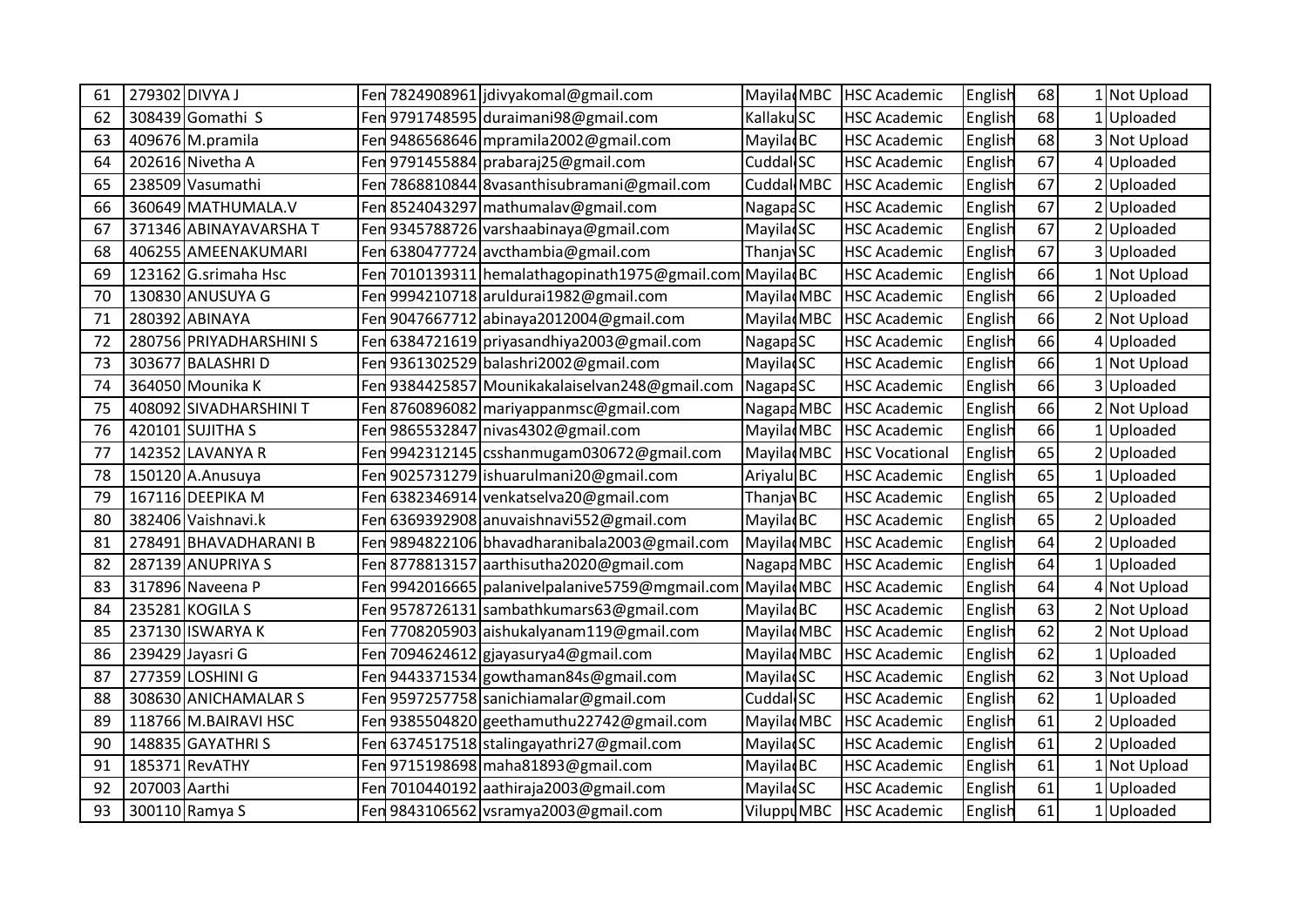| 94  |               | 312684 Mownika          |     | Fen 9715720757 mownikar7@gmail.com            | NagapaSC              | <b>HSC Academic</b> | English | 61 | 2 Uploaded   |
|-----|---------------|-------------------------|-----|-----------------------------------------------|-----------------------|---------------------|---------|----|--------------|
| 95  |               | 383492 INDHUMATHI S     | Fen | 9047159177 indhu8102003@gmail.com             | Cuddal SC             | <b>HSC Academic</b> | English | 61 | 4 Uploaded   |
| 96  |               | 387005 DEEPIKA T        |     | Fen 8344858916 thirukumarandeepika@gmail.com  | Cuddal <sub>SC</sub>  | <b>HSC Academic</b> | English | 61 | 2 Not Upload |
| 97  |               | 117340 SHALINI M        | Fen | 9486524448 yazhiniyazhini8453@gmail.com       | <b>NagapaSC</b>       | <b>HSC Academic</b> | English | 60 | Not Upload   |
| 98  |               | 185601 Vembu.a          | Fen | 9655528084 anbazhavembu@gmail.com             | Nagapa <sub>SC</sub>  | <b>HSC Academic</b> | English | 60 | 2 Not Upload |
| 99  |               | 236120 HARISUDHA M      | Fen | 6380903077 harisudha133@gmail.com             | <b>Tiruvall SC</b>    | <b>HSC Academic</b> | English | 60 | Uploaded     |
| 100 |               | 245809 Vishali C        |     | Fen 9159108795 vishali.c633@gmail.com         | Mayila MBC            | <b>HSC Academic</b> | English | 60 | 4 Uploaded   |
| 101 |               | 245890 NIVETHA P        |     | Fen 9655940721 nivethaparamasivam20@gmail.com | MayiladMBC            | <b>HSC Academic</b> | English | 60 | Uploaded     |
| 102 |               | 332924 Shahin Shifana   | Fen | 9688827933 shahin.nidur@gmail.com             | Nagapa BCM            | <b>HSC Academic</b> | English | 60 | Uploaded     |
| 103 |               | 413216 VEMBU M          | Fen | 9791572497 vigneshanbu00raj@gmail.com         | Nagapa <sub>SC</sub>  | <b>HSC Academic</b> | English | 60 | 3 Uploaded   |
| 104 |               | 102692 THARANESWARI D   | Fen | 8870197511 d.sasikala02@gmail.com             | Cuddal BC             | <b>HSC Academic</b> | English | 59 | 6Uploaded    |
| 105 |               | 172545 SANTHIYA C       | Fen | 6282078598 santhiya1406c@gmail.com            | Tiruvar SC            | <b>HSC Academic</b> | English | 59 | 2 Not Upload |
| 106 |               | 245806 SUSHMITHa R      | Fen | 9942656560 sushmitharajkumar2002@gmail.com    | Mayilad <sub>BC</sub> | <b>HSC Academic</b> | English | 59 | 4 Uploaded   |
| 107 |               | 249746 DEVIKA V         | Fen | 6385719979 vijayamoorthy1983a@gmail.com       | Cuddal SC             | <b>HSC Academic</b> | English | 59 | 5Uploaded    |
| 108 |               | 280596 KRISHNAVENI R    |     | Fen 9788505660 sabarikasinathan077@gmail.com  | Nagapa MBC            | <b>HSC Academic</b> | English | 59 | 3 Not Upload |
| 109 |               | 283060 PRAVEENA.M       | Fen | 9626097324 mupraveena49@gmail.com             | <b>NagapaSC</b>       | <b>HSC Academic</b> | English | 59 | 2 Not Upload |
| 110 |               | 303051 Priyadharshini B | Fen | 9047192136 surendhar1595@gmail.com            | <b>MayilacSC</b>      | <b>HSC Academic</b> | English | 59 | 2 Not Upload |
| 111 |               | 313908 GANDHIMATHI K    | Fen | 8098455476 ganthimathi10022003@gmail.com      | <b>MayiladSC</b>      | <b>HSC Academic</b> | English | 59 | 3 Not Upload |
| 112 | 315527 Janaki |                         | Fen | 9361954309 janaki220403@gmail.com             | Nagapa MBC            | <b>HSC Academic</b> | English | 59 | 2 Not Upload |
| 113 |               | 332479 Akalya P         | Fen | 9159379257 pandiyanpandiyan360@gmail.com      | NagapaSC              | <b>HSC Academic</b> | English | 59 | 2 Uploaded   |
| 114 | 349295 ARUNA  |                         | Fer | 9655956802 arunaanbu2003@gmail.com            | NagapaSC              | <b>HSC Academic</b> | English | 59 | Not Upload   |
| 115 |               | 354698 JANANI E         |     | Fen 9585019175 jananie 2003@gmail.com         | Thanja MBC            | <b>HSC Academic</b> | English | 59 | 4 Uploaded   |
| 116 |               | 362936 Kaviya R         | Fen | 9994088155 kaviyarajini21@gmail.com           | NagapaSC              | <b>HSC Academic</b> | English | 59 | Not Upload   |
| 117 |               | 363147 Nadeeswari       | Fen | 9025009653 rbharath4u@gmail.com               | Nagapa <sub>BC</sub>  | <b>HSC Academic</b> | English | 59 | Uploaded     |
| 118 |               | 390642 SUJITHA G        | Fen | 7867850067 sg57203@gmail.com                  | Nagapa MBC            | <b>HSC Academic</b> | English | 59 | Not Upload   |
| 119 |               | 399032 PRIYADHARSHINI B |     | Fen 9698758021 survapriya8090@gmail.com       | Mayila SC             | <b>HSC Academic</b> | English | 59 | 1 Not Upload |
| 120 |               | 410042 ABIRAMI K        | Fen | 6374331722 kolanji05@gmail.com                | Ariyalu BC            | <b>HSC Academic</b> | English | 59 | Not Upload   |
| 121 |               | 414126 KAMALI T         | Fen | 9943219042 kamalitk363@gmail.com              | Kallaku MBC           | <b>HSC Academic</b> | English | 59 | 4Uploaded    |
| 122 |               | 128481 M.NANDHINI       | Fen | 9865522496 gettamil84@gmail.com               | <b>MayilacSC</b>      | <b>HSC Academic</b> | English | 58 | 2 Uploaded   |
| 123 | 216900 Dhivya |                         |     | Fen 8508886285 dhivyaazhagu5@gmail.com        | Ariyalu MBC           | <b>HSC Academic</b> | English | 58 | 2 Uploaded   |
| 124 |               | 267746 Hirosini R       | Fen | 8344055147 hirosini2003@gmail.com             | Tiruvar SC            | <b>HSC Academic</b> | English | 58 | 3Uploaded    |
| 125 |               | 311537 M.SRI ANBU DEVI  | Fen | 9442685229 srianbudevi150303@gmail.com        | <b>DindiguSC</b>      | <b>HSC Academic</b> | English | 58 | 4 Uploaded   |
| 126 |               | 318550 MATHUMITHA M     | Fen | 9488603756 mathuvjkrish@gmail.com             | <b>MayiladSC</b>      | <b>HSC Academic</b> | English | 58 | 3 Uploaded   |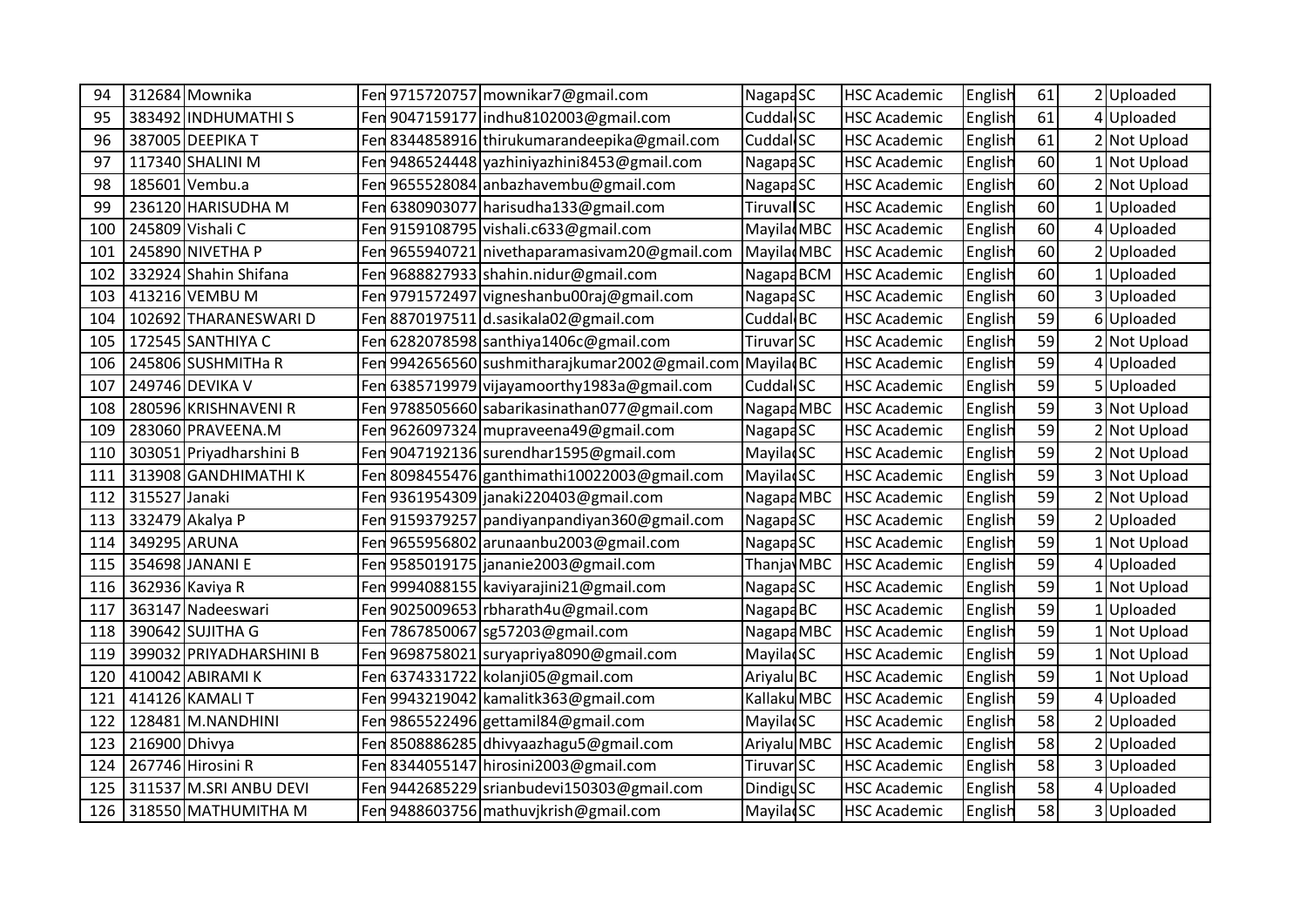| 127 |                | 356059 Bhuvana P         |      | Fen 9626303883 bhuvanap118@gmail.com                  | Cuddal MBC             | <b>HSC Academic</b> | English | 58   | Not Upload   |
|-----|----------------|--------------------------|------|-------------------------------------------------------|------------------------|---------------------|---------|------|--------------|
| 128 |                | 412302 HARINISRI         | Fen  | 8681848655 subaharisuba@gmail.com                     | <b>NagapaSC</b>        | <b>HSC Academic</b> | English | 58   | 2 Uploaded   |
| 129 |                | 421110 SaNGAVI R         | Fen  | 6380586525 mks220872@gmail.com                        | PeramtOC               | <b>HSC Academic</b> | English | 58   | 2 Uploaded   |
| 130 |                | 282789 ARCHANA S         | Fen  | 8778813157 sankarpalani147@gmail.com                  | Mayila MBC             | <b>HSC Academic</b> | English | 57.5 | Uploaded     |
| 131 | 147351 Vinisha |                          |      | Fen 9176881681 vvmadhu95@gmail.com                    | Tiruvar MBC            | <b>HSC Academic</b> | English | 57   | Not Upload   |
| 132 |                | 180625 YOGESHWARI D      | Fen  | 9789889318 yogapriyad 20051998@gmail.com              | Mayila BC              | <b>HSC Academic</b> | English | 57   | Uploaded     |
| 133 |                | 195443 RIZWANA BANU A    |      | Fen 9894568311 rizwana2002@gmail.com                  | Mayilad BCM            | <b>HSC Academic</b> | English | 57   | 1 Uploaded   |
| 134 |                | 253577 S.umamaheswari    |      | Fen 9442485315 omsri1998@gmail.com                    | Mayilad <sub>OC</sub>  | <b>HSC Academic</b> | English | 57   | 6Uploaded    |
| 135 |                | 274145 Santhini P        | Fenl | 7708994478 jambusowmiya@gmail.com                     | Cuddal <sub>SC</sub>   | <b>HSC Academic</b> | English | 57   | Uploaded     |
| 136 |                | 283737 SWETHA V          | Fen  | 9786998580 swethasutha2002@gmail.com                  | Cuddal MBC             | <b>HSC Academic</b> | English | 57   | 2 Not Upload |
| 137 |                | 293743 Kamali . A        |      | Fen 9626912945 Kamali1362003@gmail.com                | <b>Tiruvall SC</b>     | <b>HSC Academic</b> | English | 57   | 4 Uploaded   |
| 138 |                | 378594 SIDHIGA SHAFRIN A | Fen  | 9080761340 sidhigasharik@gmail.com                    | Mayilad BCM            | <b>HSC Academic</b> | English | 57   | 3 Not Upload |
| 139 | 412663 Agalya  |                          | Fen  | 8940820395 agalyakalai2003@gmail.com                  | Nagapa <sub>SC</sub>   | <b>HSC Academic</b> | English | 57   | Not Upload   |
| 140 |                | 122334 Kanishka          | Fen  | 9095172327 ayyappanmech1985@gmail.com                 | <b>MayiladSC</b>       | <b>HSC Academic</b> | English | 56   | 3 Uploaded   |
| 141 |                | 128145 ISHWARYA B        | Fen  | 9865440198 kbalusakthi@gmail.com                      | ThanjavBC              | <b>HSC Academic</b> | English | 56   | 1 Uploaded   |
| 142 |                | 177277 VAISHNAVI G       | Fen  | 9600394486 vaishnavivv2730@gmail.com                  | <b>MayiladSC</b>       | <b>HSC Academic</b> | English | 56   | Uploaded     |
| 143 |                | 249625 NITHYASHREE J     |      | Fen 9786363655   jayashree.anu2000@gmail.com          | Thanjav <sub>SC</sub>  | <b>HSC Academic</b> | English | 56   | 4 Uploaded   |
| 144 |                | 263323 VISHAKA.A         | Fenl | 9585607829 dhinag92@gmail.com                         | <b>MayilacSC</b>       | <b>HSC Academic</b> | English | 56   | 1 Uploaded   |
| 145 |                | 271096 KOWSIKA K         | Fen  | 8531050305 ssscdm84@gmail.com                         | Cuddal SC              | <b>HSC Academic</b> | English | 56   | Uploaded     |
| 146 |                | 354231 RUBIKA J          | Fen  | 9488569206 jayasrmu@gmail.com                         | <b>MayiladBC</b>       | <b>HSC Academic</b> | English | 56   | Uploaded     |
| 147 |                | 357918 VENISHA J         | Fen  | 7708789045 jvenisha2002@gmail.com                     | Cuddal MBC             | <b>HSC Academic</b> | English | 56   | 2 Not Upload |
| 148 |                | 403835 REVATHI A         |      | Fen 9843429993 revathi07122000@gmail.com              | Nagapa <sub>SC</sub>   | <b>HSC Academic</b> | English | 56   | 1 Not Upload |
| 149 |                | 104672 Srinidhi R        | Fen  | 9524702138 jayalakshmiravichandran1604@gmailMayiladBC |                        | <b>HSC Academic</b> | English | 55   | 2Uploaded    |
| 150 |                | 223174 Vaishnavi         | Fenl | 6381379403 murugaiyankannaki@gmail.com                | Nagapa MBC             | <b>HSC Academic</b> | English | 55   | Uploaded     |
| 151 |                | 225953 Akshayadharani S  | Fen  | 9698799539 akshayadharani.sambath161@gmail.           | Mayilad SC             | <b>HSC Academic</b> | English | 55   | Not Upload   |
| 152 |                | 229789 THILAGAVATHI S M  |      | Fen 9443587502 thilagavathisankar@gmail.com           | Thanja MBC             | <b>HSC Academic</b> | English | 55   | 3 Uploaded   |
| 153 |                | 232840 SUBASRI           | Fen  | 9626512576 devitkm1997@gmail.com                      | Nagapa MBC             | <b>HSC Academic</b> | English | 55   | Uploaded     |
| 154 |                | 238731 Abirami K         | Fen  | 9025290663 abiramani180102@gmail.com                  | Mayila MBC             | <b>HSC Academic</b> | English | 55   | 2 Not Upload |
| 155 | 261118 Monika  |                          | Fen  | 9360945491 monikam13062003@gmail.com                  | <b>NagapaSC</b>        | <b>HSC Academic</b> | English | 55   | 3 Uploaded   |
| 156 |                | 270057 HEMALATHA R       |      | Fen 9361778052 hemaravi.kvl@gmail.com                 | Mayila MBC             | <b>HSC Academic</b> | English | 55   | 2 Uploaded   |
| 157 |                | 361217 Rajasri R         | Fen  | 9788259676 rajasei20rr@gmail.com                      | Cuddal SC              | <b>HSC Academic</b> | English | 55   | Not Upload   |
| 158 |                | 362889 Poonguzhali       | Fen  | 7339686715 poonguzhalirajavel@gmail.com               | Mayilad <sub>MBC</sub> | <b>HSC Academic</b> | English | 55   | Uploaded     |
| 159 |                | 392846 AARTHI S          | Fen  | 6384721273 aarthisubash2002@gmail.com                 | MayiladSC              | <b>HSC Academic</b> | English | 55   | 1 Uploaded   |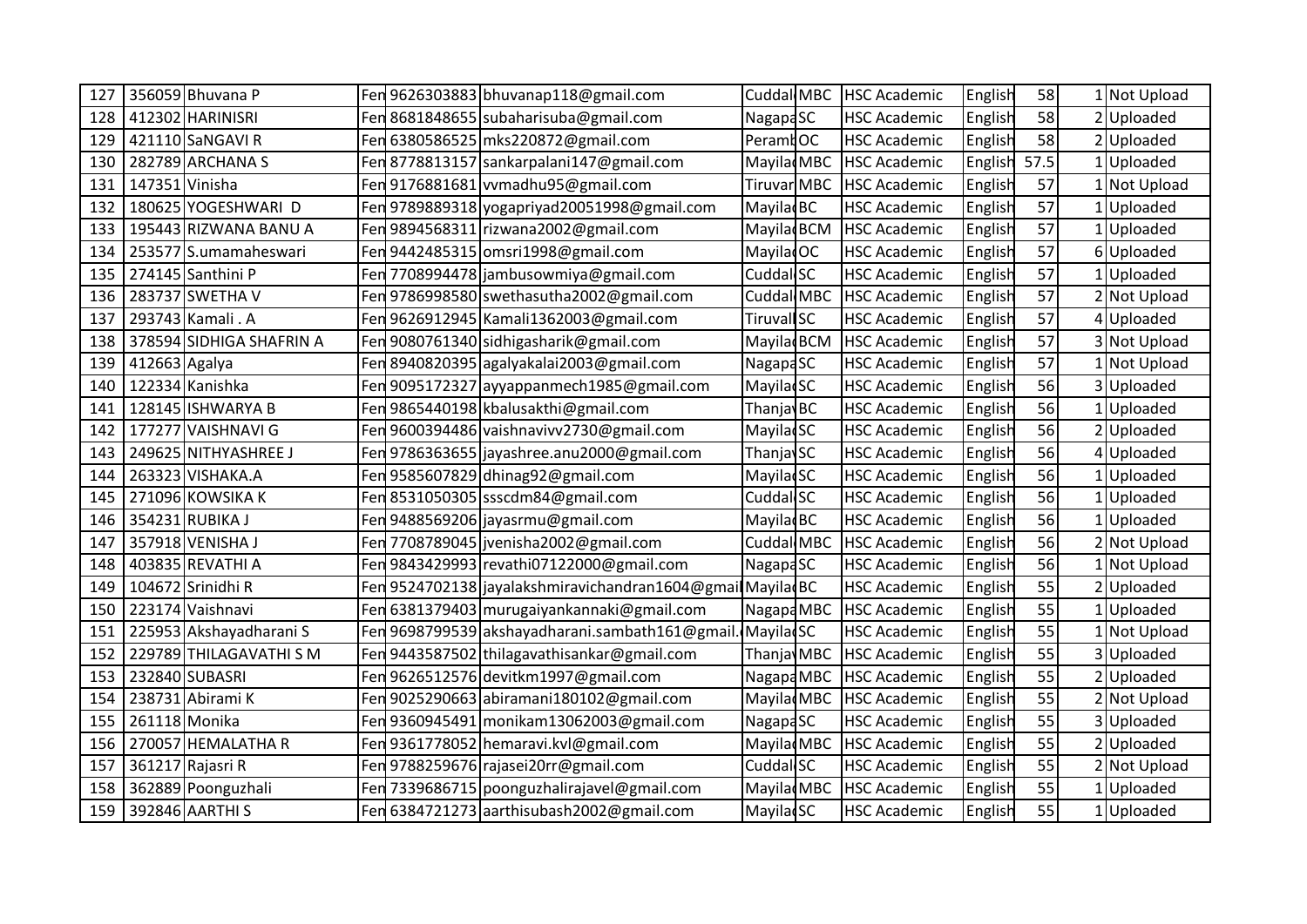| 160 | 417685 RINDHIYA B      |     | Fen 9578734190 rindhiyabaskar@gmail.com                     | Mayila MBC             | <b>HSC Academic</b>   | English | 55 | Not Upload   |
|-----|------------------------|-----|-------------------------------------------------------------|------------------------|-----------------------|---------|----|--------------|
| 161 | 106019 Dhivya B        |     | Fen 9751826405 dhivyabk811@gmail.com                        | Ariyalu BC             | <b>HSC Academic</b>   | English | 54 | Uploaded     |
| 162 | 134322 UMA MAHESWARI P |     | Fen 9884954418 velmuruganint @gmail.com                     | Mayila BC              | <b>HSC Vocational</b> | English | 54 | 1 Uploaded   |
| 163 | 190889 Iyswarya A      |     | Fen 9789502254 liyswaryaabinaya6621@gmail.com               | Mayila MBC             | <b>HSC Academic</b>   | English | 54 | 5Uploaded    |
| 164 | 228127 INTHUMATHI M    |     | Fen 9600946827 inthumathim2020@gmail.com                    | Mayila BC              | <b>HSC Academic</b>   | English | 54 | Not Upload   |
| 165 | 237594 SANTHIYA        |     | Fen 9790275435 jothiga810@gmail.com                         | Mayila SC              | <b>HSC Academic</b>   | English | 54 | Uploaded     |
| 166 | 245466 Leka R          |     | Fen 9345696491 lekaakomal@gmail.com                         | <b>MayiladBC</b>       | <b>HSC Academic</b>   | English | 54 | 1 Uploaded   |
| 167 | 278094 KALKI V         |     | Fen 9677691690 kalkivelmurugan2020@gmail.com                | Cuddal SC              | <b>HSC Academic</b>   | English | 54 | 3Uploaded    |
| 168 | 282041 Kalaivani M     |     | Fen 8248289974 kalaivanimanokaran2003@gmail.com Mayilad MBC |                        | <b>HSC Academic</b>   | English | 54 | Uploaded     |
| 169 | 295746 VEMBARASI S     |     | Fen 9787599202 vembarasi1702@gmail.com                      | <b>MayilacSC</b>       | <b>HSC Academic</b>   | English | 54 | Uploaded     |
| 170 | 302378 RAMYA R         |     | Fen 9385384396 ramyajravi@gmail.com                         | Mayila MBC             | <b>HSC Academic</b>   | English | 54 | 4 Not Upload |
| 171 | 356671 DIVYA M         |     | Fen 9943464501 divya010703@gmail.com                        | <b>ThanjavSC</b>       | <b>HSC Academic</b>   | English | 54 | 5Uploaded    |
| 172 | 366364 JEEMATHI V      |     | Fen 9488090500 jeemathiv@gmail.com                          | Cuddal SC              | <b>HSC Academic</b>   | English | 54 | Uploaded     |
| 173 | 382917 DIVYA G         |     | Fen 8270634686 divyagunabal@gmail.com                       | Mayilad MBC            | <b>HSC Academic</b>   | English | 54 | 2 Uploaded   |
| 174 | 228862 RAJESHWARI      |     | Fen 8489731819 saravananm87951@gmail.com                    | Nagapa MBC             | <b>HSC Academic</b>   | English | 53 | 2 Uploaded   |
| 175 | 287463 SATHYA S        |     | Fen 6380169032 ssangkarmnr@gmail.com                        | Mayila MBC             | <b>HSC Academic</b>   | English | 53 | 3 Uploaded   |
| 176 | 287868 MAHALAKSHMIK    |     | Fen 9952883043 kmahalakshmikomal@gmail.com                  | <b>MayilacSC</b>       | <b>HSC Academic</b>   | English | 53 | 3 Uploaded   |
| 177 | 334434 Abinaya V       |     | Fen 9942361298 abinaya4v@gmail.com                          | Mayilad <sub>MBC</sub> | <b>HSC Academic</b>   | English | 53 | 2 Not Upload |
| 178 | 356914 S Sathana       |     | Fen 9566869059 vinothuv55@gmail.com                         | Cuddal SC              | <b>HSC Academic</b>   | English | 53 | Uploaded     |
| 179 | 368217 Kavipriya.p     |     | Fen 6369392908 kavip7749@gmail.com                          | Mayila BC              | <b>HSC Academic</b>   | English | 53 | 4Uploaded    |
| 180 | 186315 C. Vinothini    |     | Fen 9500995199 vinoc800@gmail.com                           | <b>Tirupur</b> BC      | <b>HSC Academic</b>   | English | 52 | 3Uploaded    |
| 181 | 195778 SUVITHA M       |     | Fen 9345194430 sathyalogu46@gmail.com                       | Nagapa <sub>SC</sub>   | <b>HSC Academic</b>   | English | 52 | 1 Not Upload |
| 182 | 228603 Arivazhaki B    |     | Fen 8524978534 barivazhaki 2019@gmail.com                   | Mayilad DNC            | <b>HSC Academic</b>   | English | 52 | 3 Uploaded   |
| 183 | 232685 SWETHA J        |     | Fen 7639642930 swethajayakumar2110@gmail.com                | <b>Tiruvar MBC</b>     | <b>HSC Academic</b>   | English | 52 | Not Upload   |
| 184 | 232774 HARINI G        |     | Fen 7540011693 harini09062002@gmail.com                     | <b>NagapaSC</b>        | <b>HSC Academic</b>   | English | 52 | 4Uploaded    |
| 185 | 236992 ANANHI A        |     | Fen 9384348210 senthil 1261986@gmail.com                    | Nagapa <sub>BC</sub>   | <b>HSC Vocational</b> | English | 52 | 3 Uploaded   |
| 186 | 247272 JAYASRI V       |     | Fen 7812834982 jayasriv2002@gmail.com                       | Cuddal MBC             | <b>HSC Academic</b>   | English | 52 | 3Uploaded    |
| 187 | 253883 THirisha S      |     | Fen 9751748675 alwinrenantcin2208@gmail.com                 | Mayila SC              | <b>HSC Academic</b>   | English | 52 | Uploaded     |
| 188 | 255651 NISHANTHINI K B |     | Fen 9787116610 nandhinikaruppaiya3@gmail.com                | NagapaBC               | <b>HSC Academic</b>   | English | 52 | 2 Not Upload |
| 189 | 327607 Jansi           |     | Fen 7598994765 jansi1372003@gmail.com                       | Nagapa MBC             | <b>HSC Academic</b>   | English | 52 | 1 Uploaded   |
| 190 | 352301 ThaiyalNAYAKI M | Fen | 9095872630 thaiyalnayaki2003@gmail.com                      | Mayila MBC             | <b>HSC Academic</b>   | English | 52 | 4 Not Upload |
| 191 | 392395 Yazhini M       |     | Fen 6381344326 yazhini.m11092003@gmail.com                  | Cuddal SC              | <b>HSC Academic</b>   | English | 52 | 4Uploaded    |
| 192 | 163115 Pragathisha.r   |     | Fen 9150584754 herziyalkutty@gmail.com                      | Tiruvar SC             | <b>HSC Academic</b>   | English | 51 | 1 Not Upload |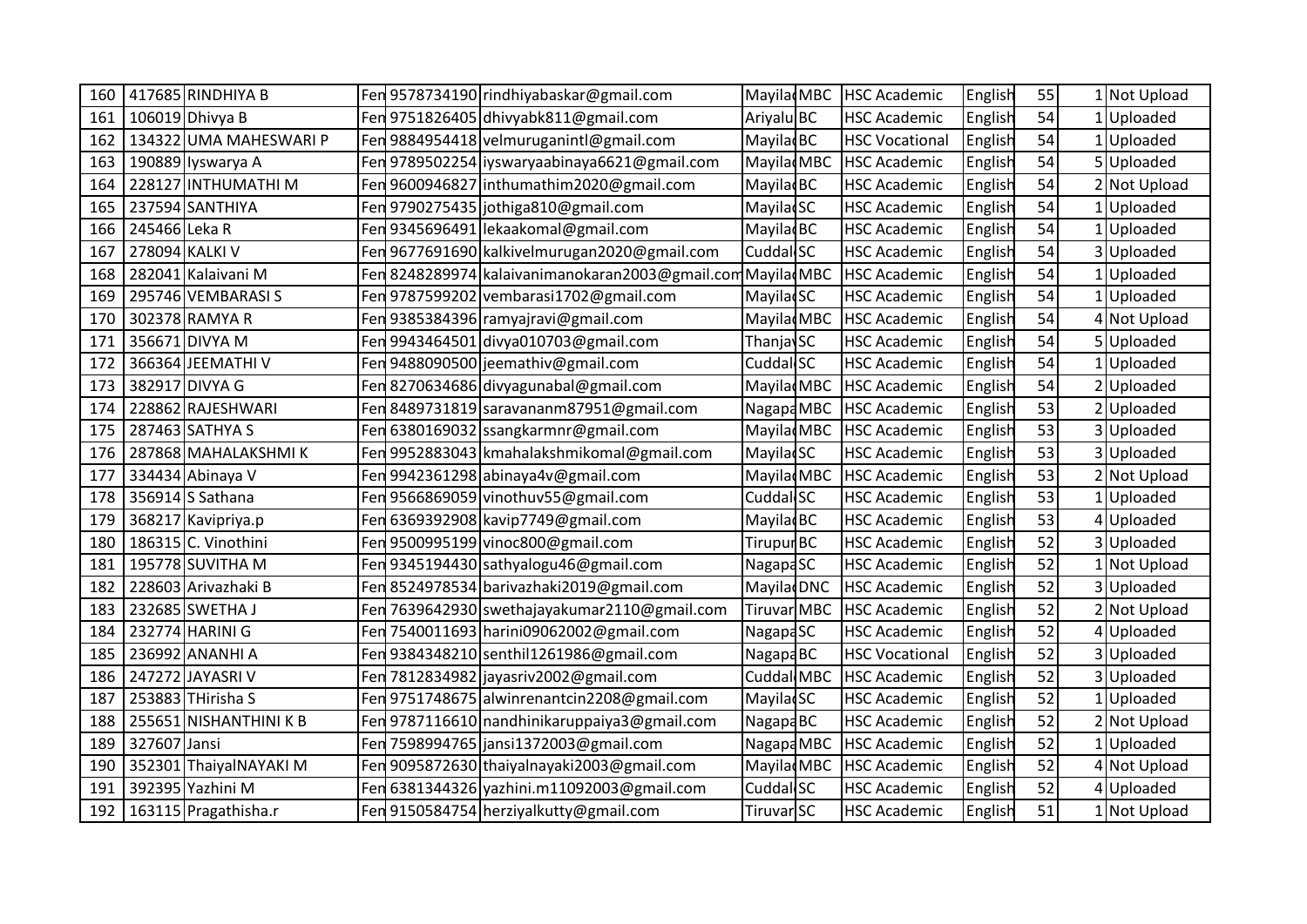| 193 | 195340 Santhoshini P     |     | Fen 8056746508 psanthoshini23@gmail.com                    | <b>Mayila</b> SC       | <b>HSC Academic</b>   | English | 51 | Not Upload   |
|-----|--------------------------|-----|------------------------------------------------------------|------------------------|-----------------------|---------|----|--------------|
| 194 | 221832 TAMILINBA P       |     | Fen 8940727446 ppugazhenthi05@gmail.com                    | Nagapa <sub>SC</sub>   | <b>HSC Academic</b>   | English | 51 | 3 Not Upload |
| 195 | 234695 SANdHIYA S        |     | Fen 9566467532 sandhiya 2003 sandy@gmail.com               | <b>NagapaSC</b>        | <b>HSC Academic</b>   | English | 51 | 2 Not Upload |
| 196 | 277363 PRAVEENA S        |     | Fen 8940881394 praveena2003@gmail.com                      | ThanjavSC              | <b>HSC Academic</b>   | English | 51 | Uploaded     |
| 197 | 287360 Boomika B         |     | Fen 8675338548 boomika15303@gmail.com                      | Thanja MBC             | <b>HSC Academic</b>   | English | 51 | 4Uploaded    |
| 198 | 288095 SHAMILI R         |     | Fen 7397195484 rajinishamili001@gmail.coom                 | Ariyalu SC             | <b>HSC Academic</b>   | English | 51 | 5Uploaded    |
| 199 | 363504 Sanparkavi        |     | Fen 9626076306 sanparkavisankar@gmail.com                  | Mayila SC              | <b>HSC Academic</b>   | English | 51 | 3 Uploaded   |
| 200 | 390834 YASMIN M          |     | Fen 9789641909   nsiraj 484@gmail.com                      | Mayilad <sub>BCM</sub> | <b>HSC Academic</b>   | English | 51 | 3 Not Upload |
| 201 | 391513 Sowmiya           |     | Fen 8111084419 sathanansowmiya@gmail.com                   | <b>MayilacSC</b>       | <b>HSC Academic</b>   | English | 51 | 2 Uploaded   |
| 202 | 397857 MOHANA S          |     | Fen 9047610366 MOHANASIVAKUMAR2020@GMAIL                   | Viluppu MBC            | <b>HSC Academic</b>   | English | 51 | 3 Uploaded   |
| 203 | 225932 Sairabitharani MR |     | Fen 9994676986 sairabitharani@gmail.com                    | Mayila MBC             | <b>HSC Academic</b>   | English | 50 | 1 Uploaded   |
| 204 | 256405 SATHYA A          |     | Fen 9787401217 sathya270102@gmail.com                      | Cuddal MBC             | <b>HSC Academic</b>   | English | 50 | 2 Uploaded   |
| 205 | 279965 ARUNA             |     | Fen 9092786699 jcaruna2003@gmail.com                       | <b>Mayila</b> SC       | <b>HSC Academic</b>   | English | 50 | 3 Uploaded   |
| 206 | 312176 SURUTHIYAZHINI R  |     | Fen 6383596198 suruthiyazhiniraja@gmail.com                | Ariyalu SC             | <b>HSC Academic</b>   | English | 50 | 2 Not Upload |
| 207 | 387283 Gayathri R        |     | Fen 9840740753 rgayathri2003r@gmail.com                    | Cuddal SC              | <b>HSC Academic</b>   | English | 50 | Uploaded     |
| 208 | 408489 Saranya M         |     | Fen 9047335904 sathishsathish13562@gmail.com               | Cuddal BC              | <b>HSC Academic</b>   | English | 50 | 5 Not Upload |
| 209 | 419181 SWATHI R          |     | Fen 6383559797 sureshcivil 702@gmail.com                   | Mayila SC              | <b>HSC Academic</b>   | English | 50 | 3 Uploaded   |
| 210 | 105398 D.ANUSUYA         |     | Fen 8489380852 anusuyadhanasekaran02@gmail.com MayiladBC   |                        | <b>HSC Academic</b>   | English | 49 | 1 Uploaded   |
| 211 | 249721 PRIYANKA J        |     | Fen 8489636508 pp1485437@gmail.com                         | <b>MayiladSC</b>       | <b>HSC Academic</b>   | English | 49 | 2Uploaded    |
| 212 | 273252 VIDHYA            |     | Fen 8248008792 vidhya072003@gmail.com                      | <b>MayilacSC</b>       | <b>HSC Academic</b>   | English | 49 | 2Uploaded    |
| 213 | 289944 Rajalakshmi K     |     | Fen 9943810107 kumarrajalakshmi001@gmail.com               | Ariyalu BC             | <b>HSC Academic</b>   | English | 49 | 6Uploaded    |
| 214 | 303721 THAMARAI M        |     | Fen 9047192136 thamarai2002@gmail.com                      | <b>Mayila</b> SC       | <b>HSC Academic</b>   | English | 49 | 3 Not Upload |
| 215 | 329439 PRIYANGA K        |     | Fen 7867898231 priyanga220803@gmail.com                    | <b>ThanjavSC</b>       | <b>HSC Academic</b>   | English | 49 | 6Uploaded    |
| 216 | 378878 Jayasri           |     | Fen 7695978327 mohan 33127105@gmail.com                    | Tiruvar BC             | <b>HSC Academic</b>   | English | 49 | 4 Not Upload |
| 217 | 111651 SWETHA R          |     | Fen 9788199182 swetharajavel840@gmail.com                  | Ariyalu MBC            | <b>HSC Academic</b>   | English | 48 | 3Uploaded    |
| 218 | 217870 AARTHI K          |     | Fen 8870872842 deepanr977@gmail.com                        | Mayila BC              | <b>HSC Academic</b>   | English | 48 | 1 Uploaded   |
| 219 | 257365 Aarthi B          |     | Fen 8523905338 aarthibaskaran10072002@gmail.com MayiladMBC |                        | <b>HSC Academic</b>   | English | 48 | Uploaded     |
| 220 | 303444 Shobha N          | Fen | 8220737811 shobhanatarajan 2020@gmail.com                  | <b>MayilacSC</b>       | <b>HSC Academic</b>   | English | 48 | Not Upload   |
| 221 | 342640 R.BHUVANESWARI    |     | Fen 7558192363 sheebaramadoss19@gmail.com                  | <b>MayilacSC</b>       | <b>HSC Academic</b>   | English | 48 | 1 Uploaded   |
| 222 | 342719 Thenmozhi A       |     | Fen 8072282426 tamizhanbu22@gmail.com                      | Cuddal MBC             | <b>HSC Vocational</b> | English | 48 | 1 Not Upload |
| 223 | 355100 Abarna M          |     | Fen 9003279104 abarnatzr2003@gmail.com                     | Nagapa MBC             | <b>HSC Academic</b>   | English | 48 | 3 Uploaded   |
| 224 | 361942 Sowmiya           |     | Fen 9585954011 arivalagans1975@gmail.com                   | <b>MayiladSC</b>       | <b>HSC Academic</b>   | English | 48 | Uploaded     |
| 225 | 375832 SANKARI S         |     | Fen 8870418279 brkrish003@gmail.com                        | Ariyalu MBC            | <b>HSC Academic</b>   | English | 48 | 3 Not Upload |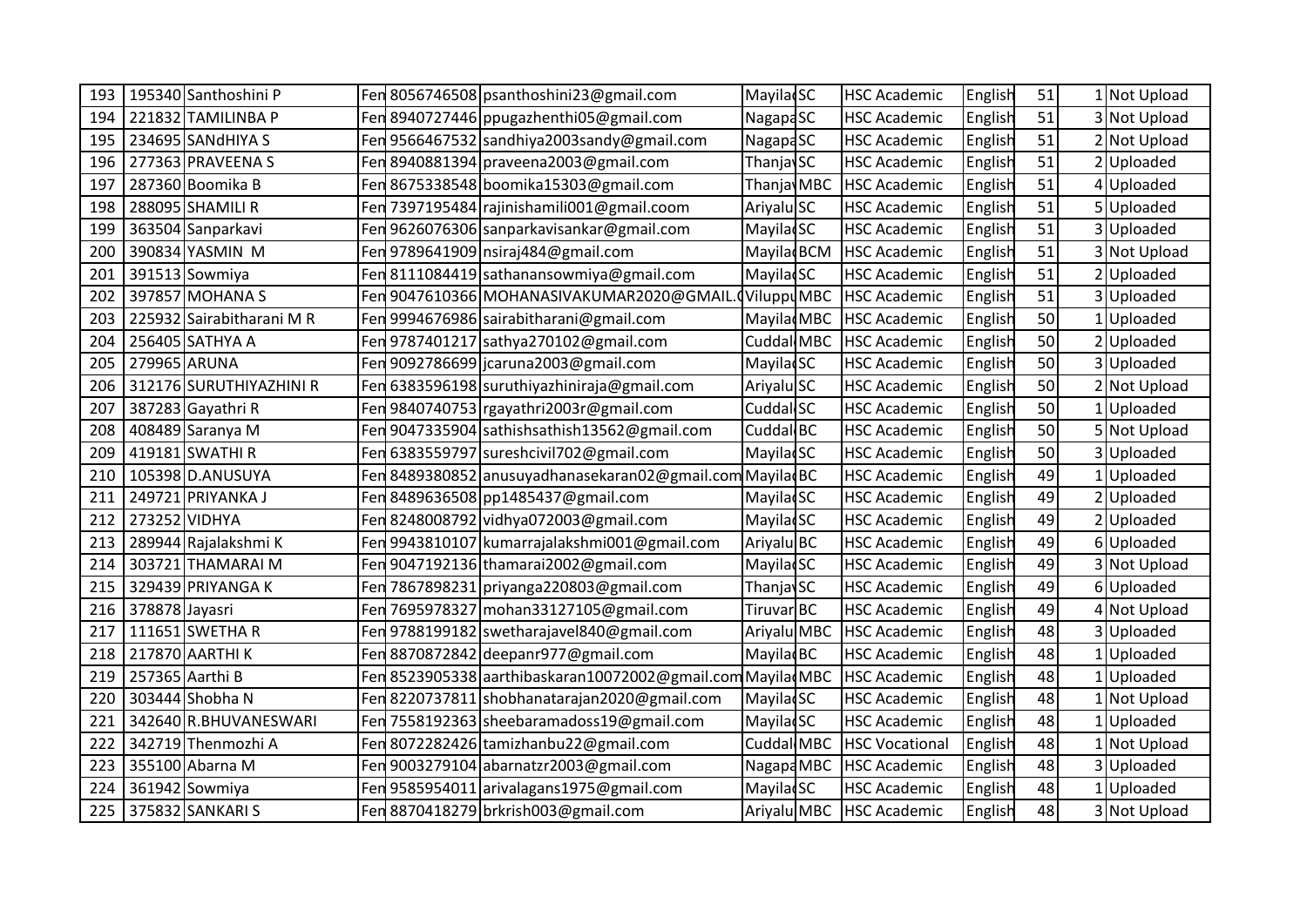| 226 | 390045 SURUTHIKA S    |  | Fen 8531037819 suruthika260703@gmail.com        | ThanjavSC              | <b>HSC Academic</b>   | English | 48 | 1 Not Upload |
|-----|-----------------------|--|-------------------------------------------------|------------------------|-----------------------|---------|----|--------------|
| 227 | 398234 Shobha N       |  | Fen 7397397956 shobhanaresh2019@gmail.com       | <b>Mayila</b> SC       | <b>HSC Academic</b>   | English | 48 | 1 Not Upload |
| 228 | 401620 Kaviya         |  | Fen 7639670093 kaviyamugundan22@gmail.com       | MayiladSC              | <b>HSC Academic</b>   | English | 48 | 3 Not Upload |
| 229 | 238021 AMUtHAVALLI    |  | Fen 7402020189 amuthavalli2003@gmail.com        | Cuddal BC              | <b>HSC Academic</b>   | English | 47 | Uploaded     |
| 230 | 253515 ARTHI M        |  | Fen 9789562308   marthikomal@gmail.com          | <b>MayilacSC</b>       | <b>HSC Academic</b>   | English | 47 | 3 Not Upload |
| 231 | 266289 KANIMOZHI J    |  | Fen 7639820979 kanimozhij211@gmail.com          | Cuddal SC              | <b>HSC Academic</b>   | English | 47 | Uploaded     |
| 232 | 273143 LAVANYA S      |  | Fen 8870451080 lavanyas2020s@gmail.com          | <b>Mayila</b> SC       | <b>HSC Vocational</b> | English | 47 | 3 Not Upload |
| 233 | 284143 Karthiga P     |  | Fen 6379718176   nkxerox31@gmail.com            | Mayilad <sub>BC</sub>  | <b>HSC Academic</b>   | English | 47 | Uploaded     |
| 234 | 286703 Buvaneshwari   |  | Fen 6385778516 buvaneshwarivelu@gmail.com       | MayiladMBC             | <b>HSC Academic</b>   | English | 47 | 3Uploaded    |
| 235 | 328857 AKALYA K       |  | Fen 9626216954 devimuruga1811@gmail.com         | Thanjav <sub>BC</sub>  | <b>HSC Academic</b>   | English | 47 | 1 Not Upload |
| 236 | 355340 ABINAYA        |  | Fen 9092395834 james1985@gmail.com              | NagapaSC               | <b>HSC Academic</b>   | English | 47 | 1 Not Upload |
| 237 | 389836 NIVETHA A      |  | Fen 8098520297 nithiyananthan63@gmail.com       | Cuddal SC              | <b>HSC Academic</b>   | English | 47 | 3Uploaded    |
| 238 | 398444 VINITHA R      |  | Fen 9629891417 shansankar 21@gmail.com          | Tiruvar SC             | <b>HSC Academic</b>   | English | 47 | 3 Not Upload |
| 239 | 398578 Ishwarya R     |  | Fen 9884814457   nmdtamil01@gmail.com           | NagapaSC               | <b>HSC Academic</b>   | English | 47 | 1 Not Upload |
| 240 | 404890 JOYHIKA        |  | Fen 9790346968 muthumozhikanchi@gmail.com       | ThanjavSC              | <b>HSC Academic</b>   | English | 47 | 4 Uploaded   |
| 241 | 170126 Harini         |  | Fen 8124969170 harinibabu@gmail.com             | Thanja MBC             | <b>HSC Vocational</b> | English | 46 | Uploaded     |
| 242 | 224695 M.SUBASRI      |  | Fen 9787463554 suba47275@gmail.com              | Mayila MBC             | <b>HSC Academic</b>   | English | 46 | Uploaded     |
| 243 | 233585 Ranjani R      |  | Fen 7708060455  anu_dharshi@yahoo.co.in         | NagapaSC               | <b>HSC Academic</b>   | English | 46 | 1 Uploaded   |
| 244 | 249290 ISHWARYA V     |  | Fen 9976949502 pganusiya 2000@gmail.com         | Tiruvar SC             | <b>HSC Academic</b>   | English | 46 | Uploaded     |
| 245 | 307533 PERIYANAYAGI R |  | Fen 9566578248   periyanayagi 158@gmail.com     | Cuddal SC              | <b>HSC Academic</b>   | English | 46 | LUploaded    |
| 246 | 317178 PRASANNA G     |  | Fen 9751363177 prasannagovindharaj@gmail.com    | Mayila MBC             | <b>HSC Academic</b>   | English | 46 | 4 Not Upload |
| 247 | 324108 Nithya         |  | Fen 9698999790 ramkieee89@gmail.com             | <b>Dharm</b> &C        | <b>HSC Academic</b>   | English | 46 | 1 Not Upload |
| 248 | 327511 POOJA C        |  | Fen 8489162810 udhaya9895@gmail.com             | Mayila MBC             | <b>HSC Vocational</b> | English | 46 | Uploaded     |
| 249 | 340224 KIRUTHIKA.S    |  | Fen 9940744119   swaminathanbarkavi@gmail.com   | Nagapa MBC             | <b>HSC Academic</b>   | English | 46 | Uploaded     |
| 250 | 340551 KIRUTHIKA.S    |  | Fen 9940744119 selvamkiruthika208@gmail.com     | Nagapa MBC             | <b>HSC Academic</b>   | English | 46 | 3 Not Upload |
| 251 | 352759 SWETHA         |  | Fen 7639983352 swetha2003gg@gmail.com           | Mayila SC              | <b>HSC Academic</b>   | English | 46 | 1 Uploaded   |
| 252 | 379921 Umaleswari R   |  | Fen 9095524796 sarviniumaleswari@gmail.com      | Cuddal MBC             | <b>HSC Academic</b>   | English | 46 | Not Upload   |
| 253 | 134757 SHOBIYA P      |  | Fen 9500639722   pshobiya31032003@gmail.com     | Nagapa MBC             | <b>HSC Academic</b>   | English | 45 | 1 Uploaded   |
| 254 | 222273 ABINAYA K      |  | Fen 7094386105 abinaya10072003@gmail.com        | Mayila BC              | <b>HSC Academic</b>   | English | 45 | 1 Not Upload |
| 255 | 252261 Jeevitha.j     |  | Fen 9843485183 jeevithajayakumar45@gmail.com    | <b>Mayila</b> SC       | <b>HSC Academic</b>   | English | 45 | 2 Not Upload |
| 256 | 280758 Aarthi S       |  | Fen 9092621996 aarthiss 2020@gmail.com          | <b>MayiladSC</b>       | <b>HSC Academic</b>   | English | 45 | 3 Not Upload |
| 257 | 283411 LAVANYA        |  | Fen 9360103430 manokaran periyasam y6@gmail.com | Mayilad <sub>MBC</sub> | <b>HSC Academic</b>   | English | 45 | 2 Not Upload |
| 258 | 285297 KOWSALYA R     |  | Fen 8489507512 kowsalya25113@gmail.com          | Thanjav <sub>BC</sub>  | <b>HSC Academic</b>   | English | 45 | 4 Uploaded   |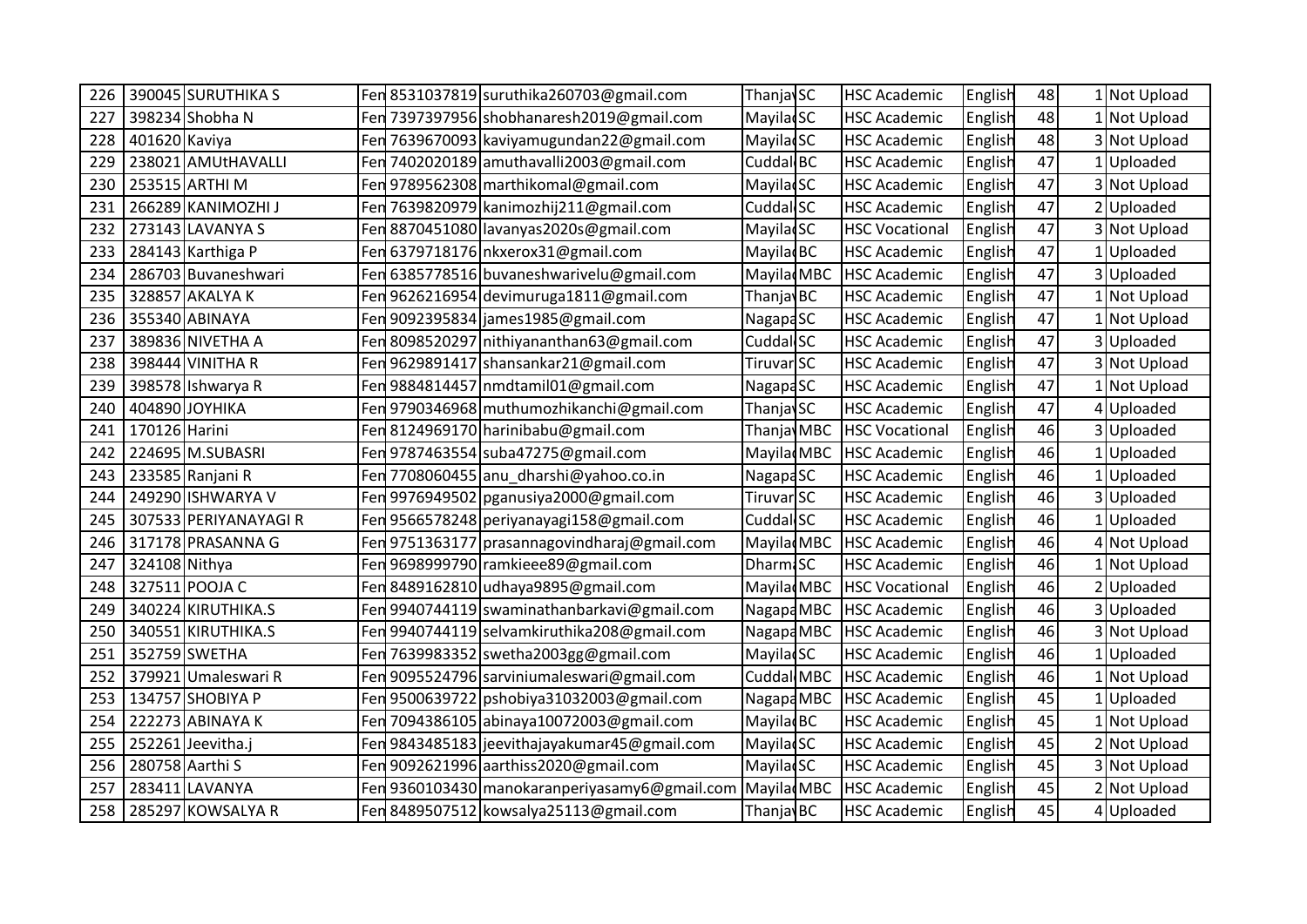| 259 |                | 305546 DHarani K      |     | Fen 8056309765 kannandharani488@gmail.com                    | Nagapa MBC             | <b>HSC Academic</b> | English | 45 | 4 Not Upload |
|-----|----------------|-----------------------|-----|--------------------------------------------------------------|------------------------|---------------------|---------|----|--------------|
| 260 |                | 312362 DURGASRI G     |     | Fen 9585326201 kuttynaresh204@gmail.com                      | Tiruvar SC             | <b>HSC Academic</b> | English | 45 | 2 Not Upload |
| 261 |                | 331807 M Anusiya      |     | Fen 6374549069 murugan161669@gmail.com                       | Cuddal BC              | <b>HSC Academic</b> | English | 45 | 1 Not Upload |
| 262 |                | 335178 FAHIMANAJILA J |     | Fen 8883022839   fahimanajila663@gmail.com                   | Tiruvar BCM            | <b>HSC Academic</b> | English | 45 | Uploaded     |
| 263 |                | 362735 SAROJINI S     |     | Fen 9626547628 karthiass95@gmail.com                         | Nagapa MBC             | <b>HSC Academic</b> | English | 45 | 3 Not Upload |
| 264 |                | 370738 R.abinayasri   |     | Fen 7358631326 abinayasri49@yahoo.com                        | Cuddal SC              | <b>HSC Academic</b> | English | 45 | 1 Uploaded   |
| 265 |                | 372620 Hemalatha S    |     | Fen 7339046851 lathasakthivel2003@gmail.com                  | Thanjav <sub>MBC</sub> | <b>HSC Academic</b> | English | 45 | 2 Not Upload |
| 266 |                | 395323 DHIVYA E       | Fen | 9600206328 dhivya19june@gmail.com                            | Kallaku SC             | <b>HSC Academic</b> | English | 45 | 5 Uploaded   |
| 267 | 402480 Kaviya  |                       |     | Fen 9944533744 muthusakkur@gmail.com                         | Mayilad <sub>BC</sub>  | <b>HSC Academic</b> | English | 45 | 1 Not Upload |
| 268 |                | 416587 KATHIJA        |     | Fen 6382234395 kathija2003v@gmail.com                        | <b>MayiladSC</b>       | <b>HSC Academic</b> | English | 45 | Uploaded     |
| 269 |                | 193751 SUJITHA K      |     | Fen 8754344364 gayathri12k25@gmail.com                       | Cuddal SC              | <b>HSC Academic</b> | English | 44 | 1 Uploaded   |
| 270 |                | 225528 SURUTHI M      |     | Fen 6383675971 elaksanand@gmail.com                          | MayiladMBC             | <b>HSC Academic</b> | English | 44 | Uploaded     |
| 271 |                | 228910 AKALYA N       | Fen | 8524982198 apraja1996@gmail.com                              | Nagapa <sub>SC</sub>   | <b>HSC Academic</b> | English | 44 | 3Uploaded    |
| 272 | 241795 VEMBU   |                       |     | Fen 9361277590 vembumurugaiyan2003@gmail.com                 | NagapaSC               | <b>HSC Academic</b> | English | 44 | 1 Not Upload |
| 273 |                | 256196 SUGANTHIRANI   |     | Fen 9600945686   maheswrimurugesansrihari@gmail.cdMayiladMBC |                        | <b>HSC Academic</b> | English | 44 | 1 Uploaded   |
| 274 |                | 273140 MAHALAKSHMI G  | Fen | 6369443951 mahalakshmikomal@gmail.com                        | Mayila MBC             | <b>HSC Academic</b> | English | 44 | Uploaded     |
| 275 |                | 273158 SNEGA M        |     | Fen 9626128926   snega09062003@gmail.com                     | <b>NagapaSC</b>        | <b>HSC Academic</b> | English | 44 | 1 Not Upload |
| 276 |                | 274934 Reshma         |     | Fen 9487119646 a.reshma0502@gmail.com                        | Cuddal <sub>SC</sub>   | <b>HSC Academic</b> | English | 44 | 1 Uploaded   |
| 277 | 315116 Nisha   |                       |     | Fen 9500808974 karthiksundarammmt@gmail.com                  | Nagapa MBC             | <b>HSC Academic</b> | English | 44 | 5Uploaded    |
| 278 | 355313 Kavitha |                       |     | Fen 9746532567 sr7369518@gmail.com                           | <b>MayiladSC</b>       | <b>HSC Academic</b> | English | 44 | LNot Upload  |
| 279 |                | 387910 K.nivetha      | Fen | 7904985251 nithyasankar923@gmail.com                         | <b>MayiladSC</b>       | <b>HSC Academic</b> | English | 44 | Uploaded     |
| 280 |                | 399890 KAVIYA P       |     | Fen 8012486560 rajselvam18051996@gmail.com                   | <b>NagapaSC</b>        | <b>HSC Academic</b> | English | 44 | 1 Uploaded   |
| 281 |                | 402122 PREMSITHIKA    | Fen | 6383470055 premsithika. 12003@gmail.com                      | Nagapa <sub>SC</sub>   | <b>HSC Academic</b> | English | 44 | 1 Not Upload |
| 282 |                | 408144 KURINJIMALAR P |     | Fen 8098134494   kurinjimalarp28@gmail.com                   | Cuddal <sub>SC</sub>   | <b>HSC Academic</b> | English | 44 | Uploaded     |
| 283 |                | 196864 DEVIKA R       |     | Fen 6379820276 arspallavarayanpettai@gmail.com               | MayiladMBC             | <b>HSC Academic</b> | English | 43 | 3 Not Upload |
| 284 |                | 279157 TAMILSELVI T   |     | Fen 9750449563 tamilselvit749@GMAIL.COM                      | Cuddal SC              | <b>HSC Academic</b> | English | 43 | 1 Not Upload |
| 285 |                | 317405 LAVANYA B      |     | Fen 9677808860 harishnvl40@gmail.com                         | Thanja MBC             | <b>HSC Academic</b> | English | 43 | 1 Not Upload |
| 286 |                | 318482 M KEERTHIKA    |     | Fen 9629382869 dxraj0077@gmail.com                           | Nagapa <sub>SC</sub>   | <b>HSC Academic</b> | English | 43 | 2Uploaded    |
| 287 |                | 331333 SHOBANA N      |     | Fen 7397397956 shobananatarajan 2020@gmail.com               | MayiladSC              | <b>HSC Academic</b> | English | 43 | 2 Not Upload |
| 288 |                | 333031 MEERA T        |     | Fen 9842929694 praveenathiyagarajan1199@gmail.co Tiruvar SC  |                        | <b>HSC Academic</b> | English | 43 | 1 Uploaded   |
| 289 |                | 378454 PRAMILA A      |     | Fen 9942141937   pramilaa 2952003@gmail.com                  | <b>MayiladSC</b>       | <b>HSC Academic</b> | English | 43 | 3Uploaded    |
| 290 |                | 393850 Shobana N      |     | Fen 7397397956 shobanasuguna19@gmail.com                     | MayiladSC              | <b>HSC Academic</b> | English | 43 | 1 Not Upload |
| 291 |                | 401240 Shobana N      |     | Fen 7397397956 shobananamitha@gmail.com                      | <b>MayiladSC</b>       | <b>HSC Academic</b> | English | 43 | 1 Not Upload |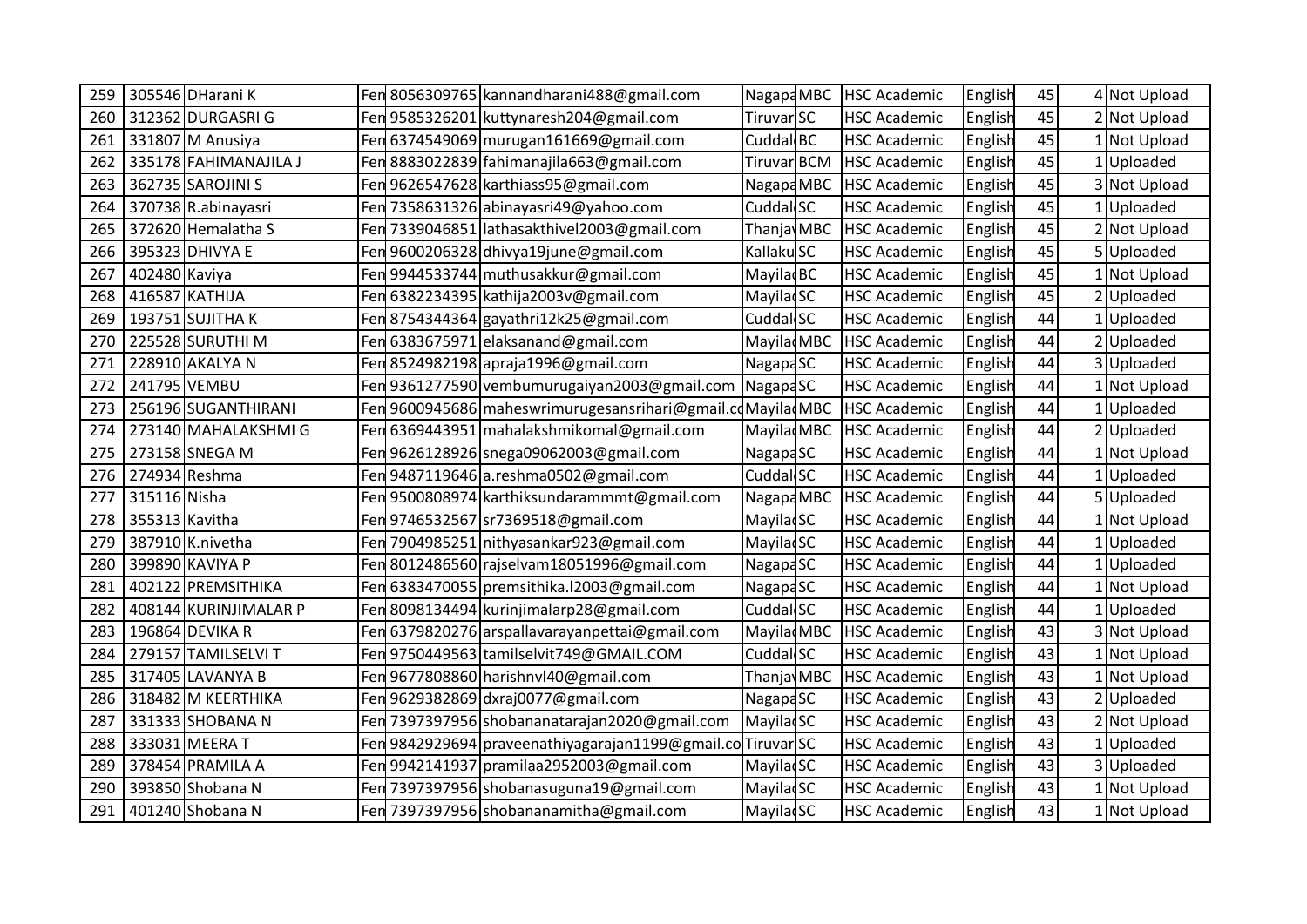| 292 | 407425 Kaveri K        |     | Fen 9047165709 kaverikolanchi 2020@gmail.com                  | Cuddal SCA            | <b>HSC Academic</b>   | English | 43 | 2 Uploaded   |
|-----|------------------------|-----|---------------------------------------------------------------|-----------------------|-----------------------|---------|----|--------------|
| 293 | 415146 K. Prabhavathi  | Fen | 8438574123 prabhavathiswamy96@gmail.com                       | Thanjav <sub>SC</sub> | <b>HSC Academic</b>   | English | 43 | 2 Not Upload |
| 294 | 416612 Monisha         |     | Fen 8489984224 monishapackirisamy@gmail.com                   | Tiruvar MBC           | <b>HSC Academic</b>   | English | 43 | 1 Uploaded   |
| 295 | 103277 VENI M          | Fen | 6369061746 guruveni2015@gmail.com                             | <b>NagapaSC</b>       | <b>HSC Vocational</b> | English | 42 | Not Upload   |
| 296 | 166533 Kanimozhi       | Fen | 6379352929 KANIMOZHI@GMAIL.COM                                | <b>NagapaSC</b>       | <b>HSC Academic</b>   | English | 42 | Not Upload   |
| 297 | 225805 MATHAVI         | Fen | 6385842358 mathavip@2003                                      | Mayila SC             | <b>HSC Academic</b>   | English | 42 | Not Upload   |
| 298 | 241938 ARTHI N         | Fen | 7904221130 navitha111998@gmail.com                            | Mayila MBC            | <b>HSC Academic</b>   | English | 42 | 2 Uploaded   |
| 299 | 278338 KRISHNAVENI N   | Fen | 8489072281 krishnaveni.n150303@gmail.com                      | Cuddal SC             | <b>HSC Academic</b>   | English | 42 | 2 Not Upload |
| 300 | 286235 KOWSALYA S      | Fen | 9787945892 kowsalyasivaraman2003@gmail.com Mayilad MBC        |                       | <b>HSC Academic</b>   | English | 42 | 2 Uploaded   |
| 301 | 310451 SNEKA           |     | Fen 8524923580 snekakalaivendhan 26@rediffmail.con Mayilad SC |                       | <b>HSC Academic</b>   | English | 42 | 3 Uploaded   |
| 302 | 338361 MUTHUMITHA B    |     | Fen 9865009961 johnhari786giri@gmail.com                      | ThanjavSC             | <b>HSC Academic</b>   | English | 42 | 7 Not Upload |
| 303 | 338690 MATHUMITHA B    | Fen | 9865009961 mathu050303@gmail.com                              | <b>ThanjavSC</b>      | <b>HSC Academic</b>   | English | 42 | 6Uploaded    |
| 304 | 358447 Santhiya C      | Fen | 9047083414 santhiyachandirasekar@gmail.com                    | <b>MayiladSC</b>      | <b>HSC Academic</b>   | English | 42 | 2 Uploaded   |
| 305 | 359601 ANUSUYA P       |     | Fen 7825054852 anuboosamani123@gmail.com                      | <b>NagapaSC</b>       | <b>HSC Academic</b>   | English | 42 | 1 Not Upload |
| 306 | 390900 ANUSIYA A       | Fen | 7395852567 harisrihathija12@gmail.com                         | <b>NagapaSC</b>       | <b>HSC Academic</b>   | English | 42 | 1 Not Upload |
| 307 | 392311 Vembu           | Fen | 9843280354 sivavaratha502@gmail.com                           | Mayila MBC            | <b>HSC Academic</b>   | English | 42 | 3Uploaded    |
| 308 | 413264 GUNASUNDARIK    | Fen | 8523962127 gunasundari2003@gmail.com                          | <b>NagapaSC</b>       | <b>HSC Academic</b>   | English | 42 | 4Uploaded    |
| 309 | 419628 M Vetriselvi    |     | Fen 6383281099 ajayguna1999@gmail.com                         | Cuddal MBC            | <b>HSC Academic</b>   | English | 42 | 1 Uploaded   |
| 310 | 422065 MAYILARASI S    | Fen | 7092532129 ssmayilarasi@gmail.com                             | Kallaku MBC           | <b>HSC Academic</b>   | English | 42 | 6Uploaded    |
| 311 | 122177 VARSHINI        | Fen | 6380271728 msiva7141@gmail.com                                | <b>Mayila</b> SC      | <b>HSC Academic</b>   | English | 41 | Uploaded     |
| 312 | 224445 Keerthana T     | Fen | 9566379536 keerthanathangamani2002@gmail.cdTiruvarBC          |                       | <b>HSC Academic</b>   | English | 41 | 3 Not Upload |
| 313 | 235555 ELAKKIYA S      |     | Fen 9159067538 praveenvalavan 2003@gmail.com                  | <b>Mayila</b> SC      | <b>HSC Academic</b>   | English | 41 | 1 Uploaded   |
| 314 | 237253 Bowsiyaselas S  | Fen | 9344990042 bowsiyaselas@gmail.com                             | Mayila BC             | <b>HSC Academic</b>   | English | 41 | Uploaded     |
| 315 | 252379 ARTHI K         | Fen | 8870065105 arthikkomal2003@gmail.com                          | <b>Mayila</b> SC      | <b>HSC Academic</b>   | English | 41 | 3 Not Upload |
| 316 | 279475 Aganthiya A     | Fen | 8098555734 aganthiyakomal@gmail.com                           | <b>MayilacSC</b>      | <b>HSC Academic</b>   | English | 41 | 9Uploaded    |
| 317 | 291689 DHIVYA R        |     | Fen 9655779841 dhivya.r003@gmail.com                          | <b>NagapaSC</b>       | <b>HSC Academic</b>   | English | 41 | 1 Not Upload |
| 318 | 312988 Sharmila S      | Fen | 7094338204 sharmilasasikumar2003@gmail.com                    | <b>MayiladSC</b>      | <b>HSC Academic</b>   | English | 41 | Not Upload   |
| 319 | 336544 R.Swetha        | Fen | 9710036965 thirug24@gmail.com                                 | Mayila MBC            | <b>HSC Academic</b>   | English | 41 | Uploaded     |
| 320 | 338655 Rajasri R       |     | Fen 9566398656 chellapandiyadav884@gmail.com                  | Cuddal MBC            | <b>HSC Academic</b>   | English | 41 | Not Upload   |
| 321 | 358112 M. Viji         |     | Fen 7094338496 vijimoorthy 2519@gmail.com                     | <b>ThanjavBC</b>      | <b>HSC Academic</b>   | English | 41 | 3 Uploaded   |
| 322 | 370472 PRIYA P         | Fen | 8524853381 priya100403@gmail.com                              | Thanjav <sub>SC</sub> | <b>HSC Academic</b>   | English | 41 | Not Upload   |
| 323 | 374819 VIJAYALAKSHMI S | Fen | 8637688021 vijayalakshmi030503@gmail.com                      | <b>ThanjavSC</b>      | <b>HSC Academic</b>   | English | 41 | 5Uploaded    |
| 324 | 387873 JASMIN ROSY     |     | Fen 9750189744 shonmichel97@gmail.com                         | Nagapa <sub>SC</sub>  | <b>HSC Academic</b>   | English | 41 | 1 Not Upload |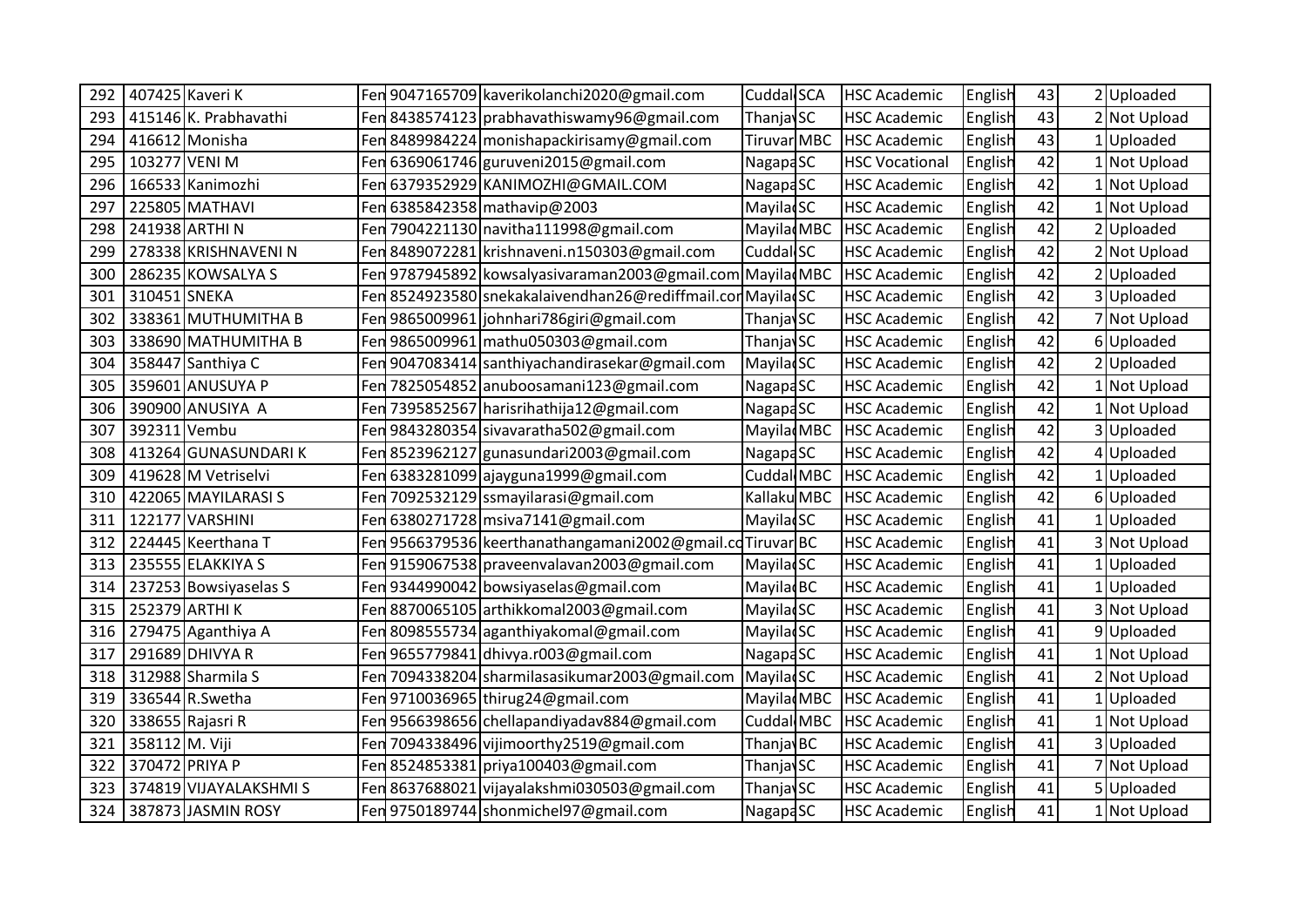| 325 | 205389 KAYALVIZHI T     |     | Fen 7639706115 kayalvizhit171004@gmail.com    | <b>MayiladSC</b>       | <b>HSC Academic</b>   | English | 40 | 2 Uploaded   |
|-----|-------------------------|-----|-----------------------------------------------|------------------------|-----------------------|---------|----|--------------|
| 326 | 226363 ANUSHA S         |     | Fen 7094110300 anu2020sha@gmail.com           | <b>MayiladSC</b>       | <b>HSC Academic</b>   | English | 40 | 2 Not Upload |
| 327 | 232182 MOHANAPRIYA S    |     | Fen 9994231177 kanipriya0599@gmail.com        | Thanjav <sub>BC</sub>  | <b>HSC Academic</b>   | English | 40 | 2Uploaded    |
| 328 | 237163 Umamaheshwari S  |     | Fen 9489510148 ilaieee13@gmail.com            | Nagapa <sub>SC</sub>   | <b>HSC Academic</b>   | English | 40 | 5Uploaded    |
| 329 | 256770 DEEPIKA M        |     | Fen 9786247890 mdeepikakomal@gmail.com        | <b>MayilacSC</b>       | <b>HSC Academic</b>   | English | 40 | 2Uploaded    |
| 330 | 285187 KARTHIKA C       |     | Fen 9865674894 ckarthika890@gmail.com         | Mayila MBC             | <b>HSC Academic</b>   | English | 40 | 5 Not Upload |
| 331 | 343889 SHARMITHA        |     | Fen 9843378726 sharmithasankar 2003@gmail.com | <b>NagapaSC</b>        | <b>HSC Academic</b>   | English | 40 | 2 Uploaded   |
| 332 | 389082 SANTHOSHINI S    |     | Fen 7708443685 santhoshinis98@gmail.com       | Cuddal SC              | <b>HSC Academic</b>   | English | 40 | 2 Not Upload |
| 333 | 419248 Aarthi K         |     | Fen 9025970151 sriarthi77@gmail.com           | Thanja MBC             | <b>HSC Academic</b>   | English | 40 | 4 Not Upload |
| 334 | 419556 SOBIYA C         |     | Fen 6382236299 adal.vallan10@gmail.com        | Cuddal SC              | <b>HSC Academic</b>   | English | 40 | Uploaded     |
| 335 | 420678 SURIYA           |     | Fen 9003778753 vimalb13ab@gmai.com            | NagapaSC               | <b>HSC Academic</b>   | English | 40 | 2 Uploaded   |
| 336 | 423786 SELVABHARATHIK   | Fen | 6384615316 selvabharathikumar03@gmail.com     | Mayilad <sub>MBC</sub> | <b>HSC Academic</b>   | English | 40 | 1 Uploaded   |
| 337 | 254121 Devika M         |     | Fen 9894561478 mdevikakomal@gmail.com         | Mayilad <sub>MBC</sub> | <b>HSC Academic</b>   | English | 39 | 3 Uploaded   |
| 338 | 274807 Sneka J          |     | Fen 9787933417 snekaj03@gmail.com             | <b>Mayila</b> SC       | <b>HSC Academic</b>   | English | 39 | 3 Not Upload |
| 339 | 286319 AGALYA A         |     | Fen 9344473880 agalyakomal@gmail.com          | <b>MayiladSC</b>       | <b>HSC Academic</b>   | English | 39 | 6 Not Upload |
| 340 | 286327 PRAVEENA S       |     | Fen 9003233861 ramesha2541977@gmail.com       | <b>MayilacSC</b>       | <b>HSC Vocational</b> | English | 39 | 1 Uploaded   |
| 341 | 287865 Ramya R          |     | Fen 9385671442 ramyarama102003@gmail.com      | Mayilad <sub>MBC</sub> | <b>HSC Academic</b>   | English | 39 | 2 Uploaded   |
| 342 | 306098 BOWDHERNIYA E    |     | Fen 7373888145 maheshkarthi 888145@gmail.com  | <b>Mayila</b> SC       | <b>HSC Academic</b>   | English | 39 | 1 Uploaded   |
| 343 | 332886 Kayalvizhi       |     | Fen 8870616294 KAYALVIZHI09@GMAIL.COM         | Mayila SC              | <b>HSC Academic</b>   | English | 39 | 1 Not Upload |
| 344 | 337236 ARIVUMANI A      |     | Fen 9789616936 arivumani2003@gmail.com        | Thanjav <sub>SC</sub>  | <b>HSC Academic</b>   | English | 39 | 3 Not Upload |
| 345 | 378650 MAHALAKSHMIS     |     | Fen 9487376835 smahalakshmi686@gmail.com      | Mayila MBC             | <b>HSC Academic</b>   | English | 39 | 2Uploaded    |
| 346 | 386725 VARSHA M         |     | Fen 9790343671 varsha010703@gmail.com         | Thanjav <sub>SC</sub>  | <b>HSC Academic</b>   | English | 39 | 3 Uploaded   |
| 347 | 387331 ELAYARANI P      |     | Fen 9585884224 vedhamoni2015@gmail.com        | NagapaSC               | <b>HSC Academic</b>   | English | 39 | 1 Not Upload |
| 348 | 389280 DEVIKA M         |     | Fen 9894561478   mdevikas 459525@gmail.com    | Mayila MBC             | <b>HSC Academic</b>   | English | 39 | 2 Not Upload |
| 349 | 398324 SHANGARI S       |     | Fen 8098301151 kavyapriyaji@gmail.com         | <b>MayiladSC</b>       | <b>HSC Academic</b>   | English | 39 | 2 Not Upload |
| 350 | 404401 SABIYA C         |     | Fen 9751731356 sathichandru74714@gmail.com    | <b>MayiladSC</b>       | <b>HSC Academic</b>   | English | 39 | 1 Not Upload |
| 351 | 419339 RANJANI R        | Fen | 9600789357 ragunath.anish@gmail.com           | Cuddal SC              | <b>HSC Academic</b>   | English | 39 | 2 Not Upload |
| 352 | 145057 SWATHI.V         | Fen | 9442422844 sharmilini91@gmail.com             | <b>ThanjavSC</b>       | <b>HSC Academic</b>   | English | 38 | 3Uploaded    |
| 353 | 310082 PRIYADHARSHINI V |     | Fen 9940861648 priyavs1802@gmail.com          | <b>MayilacSC</b>       | <b>HSC Academic</b>   | English | 38 | 4Uploaded    |
| 354 | 310677 SanDhiyadevi S   |     | Fen 9597903365 saisabarish20@gmail.com        | <b>MayiladSC</b>       | <b>HSC Academic</b>   | English | 38 | 1 Uploaded   |
| 355 | 316075 Dharani R        |     | Fen 7550314839 rajendrasiva02@gmail.com       | Ariyalu MBC            | <b>HSC Vocational</b> | English | 38 | 1 Not Upload |
| 356 | 316564 DHARSHINI        |     | Fen 9751150261 chandhranc75@gmail.com         | Tiruvar SC             | <b>HSC Vocational</b> | English | 38 | 2 Not Upload |
| 357 | 319448 PUSHPA T         |     | Fen 9626521264 ananthraj94536@gmail.com       | Mayila SC              | <b>HSC Academic</b>   | English | 38 | 1 Uploaded   |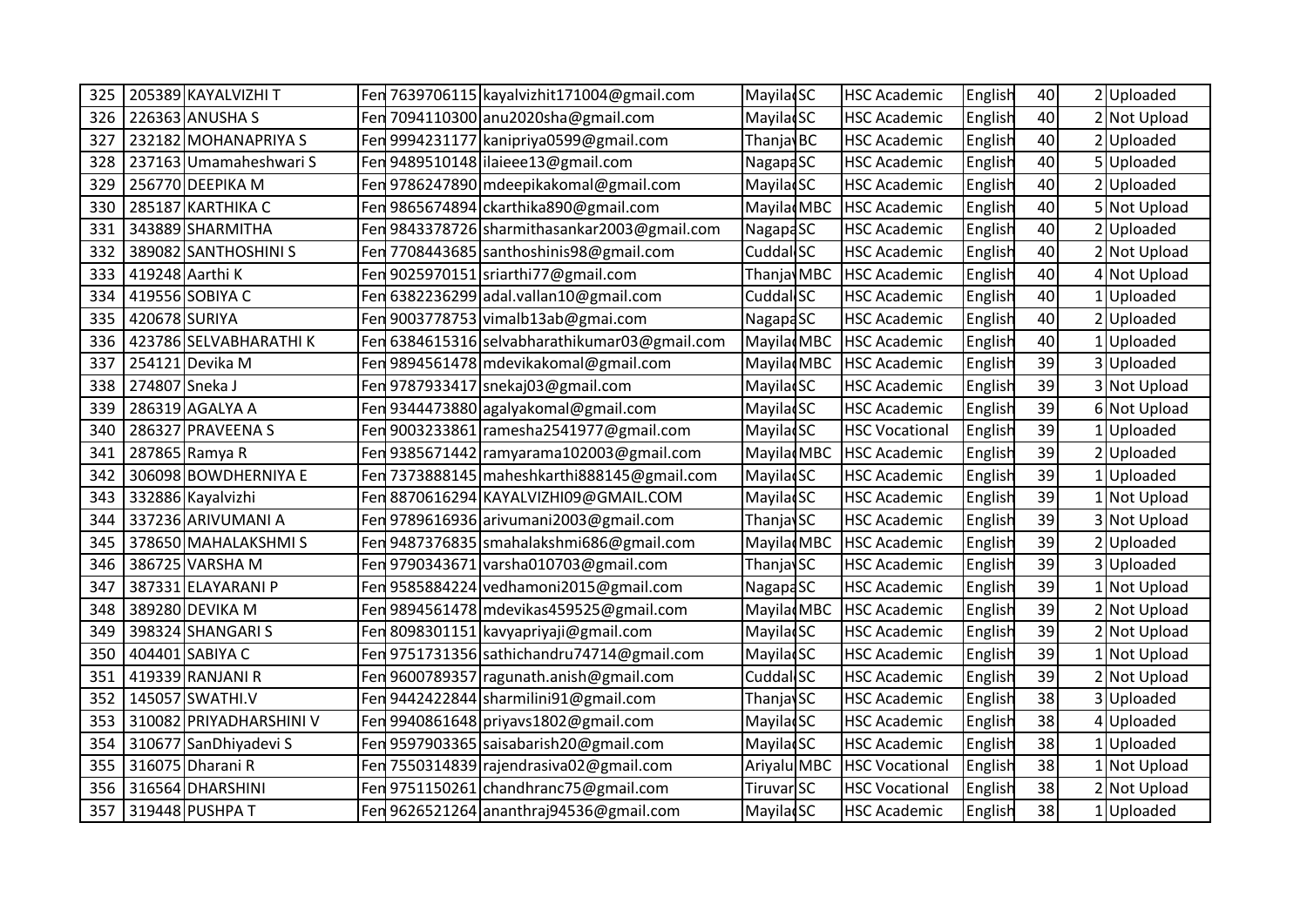| 358 | 337353 JANSI J          |     | Fen 9597903365 balanv816@gmail.com                       | Mayila SC            | <b>HSC Academic</b>   | English | 38 | 1 Not Upload |
|-----|-------------------------|-----|----------------------------------------------------------|----------------------|-----------------------|---------|----|--------------|
| 359 | 353644 SABEENA          |     | Fen 7639983352 sabeena2002s@gmail.com                    | <b>MayiladSC</b>     | <b>HSC Academic</b>   | English | 38 | 2 Uploaded   |
| 360 | 359364 ISHWARYA.C       |     | Fen 8524043297 chandrasekaranishwaryaa@gmail.conNagapdSC |                      | <b>HSC Academic</b>   | English | 38 | 2 Uploaded   |
| 361 | 404294 Subasri G        | Fen | 7904874391 mathu92bsc@gmail.com                          | Nagapa MBC           | <b>HSC Academic</b>   | English | 38 | 4Uploaded    |
| 362 | 414415 KANIMOZHI S      | Fen | 9500671173 kanishanmugam003@gmail.com                    | NagapaSC             | <b>HSC Academic</b>   | English | 38 | 2 Not Upload |
| 363 | 421297 BHARATHI         |     | Fen 9944107402 balamuruganpakkirisamy@gmail.comThanja\SC |                      | <b>HSC Academic</b>   | English | 38 | 4Uploaded    |
| 364 | 145256 SOWMIYA . M      |     | Fen 8925050745 sabeerrasiya@gmail.com                    | Cuddal MBC           | <b>HSC Academic</b>   | English | 37 | 1 Not Upload |
| 365 | 206981 Sowmiya.m        | Fen | 8925050745 sowmiyaofficial 2020@gmail.com                | Cuddal MBC           | <b>HSC Academic</b>   | English | 37 | Uploaded     |
| 366 | 229024 AMIRTHA A        | Fen | 8925223586 premamir161@gmail.com                         | Cuddal SC            | <b>HSC Academic</b>   | English | 37 | 3 Uploaded   |
| 367 | 229097 ABARNA D         |     | Fen 6382165456 vigneshraji15@gmail.com                   | <b>MayilacSC</b>     | <b>HSC Academic</b>   | English | 37 | 3 Uploaded   |
| 368 | 270725 KALKI J          |     | Fen 8270581930 kalkij2003@gmail.com                      | Ariyalu SC           | <b>HSC Academic</b>   | English | 37 | 3 Uploaded   |
| 369 | 284324 M.iniya          |     | Fen 9751604828 monikamohan9876@gmail.com                 | Cuddal BC            | <b>HSC Academic</b>   | English | 37 | 1 Not Upload |
| 370 | 311656 Jeevika          |     | Fen 9786224634 jeevikal7@gmail.com                       | Nagapa <sub>SC</sub> | <b>HSC Academic</b>   | English | 37 | 1 Uploaded   |
| 371 | 349870 Vaishnavi.S      |     | Fen 8925101849 vaishnaviselvam@gmail.com                 | Tiruvar SCA          | <b>HSC Academic</b>   | English | 37 | 2 Uploaded   |
| 372 | 365687 SANDHIYA C       |     | Fen 8870323476 sandhiya200703@gmail.com                  | Cuddal SC            | <b>HSC Academic</b>   | English | 37 | 1 Uploaded   |
| 373 | 376466 ABINAYA N        |     | Fen 7708502486 abin2003@gmail.com                        | <b>MayilacSC</b>     | <b>HSC Academic</b>   | English | 37 | 2 Not Upload |
| 374 | 400605 ATCHAYA S        |     | Fen 9524690596 atchaya2020@gmail.com                     | Cuddal SC            | <b>HSC Vocational</b> | English | 37 | 1 Not Upload |
| 375 | 405966 Sathya R         |     | Fen 9488747340 sathyaramalingam10@gmail.com              | <b>Tiruvar MBC</b>   | <b>HSC Academic</b>   | English | 37 | 1 Not Upload |
| 376 | 221692 SHALINI R        | Fen | 9597819471 saravanansanjai254@gmail.com                  | Ariyalu SC           | <b>HSC Academic</b>   | English | 36 | 3Uploaded    |
| 377 | 241669 PRIYADHARSHINI M |     | Fen 9790115710 mpriyadharshini41@gmail.com               | Mayila MBC           | <b>HSC Academic</b>   | English | 36 | 2Uploaded    |
| 378 | 251640 PRIYADHARSHINI M | Fen | 7449045957 priyadharshinikomal@gmail.com                 | Mayila SC            | <b>HSC Academic</b>   | English | 36 | 1 Not Upload |
| 379 | 254149 Monisha K        |     | Fen 7695941634 monisha26202@gmail.com                    | <b>ThanjavSC</b>     | <b>HSC Vocational</b> | English | 36 | 3 Uploaded   |
| 380 | 258889 KALKI K          | Fen | 6369808066 kalkikarunanithi 2004@gmail.com               | Cuddal MBC           | <b>HSC Vocational</b> | English | 36 | 3 Not Upload |
| 381 | 280847 PRIYADHARSHINI P | Fen | 6380375125 priyadharshinip273@gmail.com                  | <b>MayilacSC</b>     | <b>HSC Academic</b>   | English | 36 | 2 Uploaded   |
| 382 | 287020 SRIVIDHYA G      |     | Fen 8525093074 srividhya2003@gmail.com                   | <b>ThanjavSC</b>     | <b>HSC Academic</b>   | English | 36 | 1 Uploaded   |
| 383 | 292482 Kaviya R         |     | Fen 6385683403 gobunath@yahoo.com                        | Cuddal SC            | <b>HSC Academic</b>   | English | 36 | 2 Uploaded   |
| 384 | 308008 M. Priyanka      | Fen | 7094556283 priyangamathi283@gmail.com                    | <b>ThanjavSC</b>     | <b>HSC Academic</b>   | English | 36 | 1 Not Upload |
| 385 | 332651 Prithishka       | Fen | 8098669053 chokkikani@gmail.com                          | Tiruvar SC           | <b>HSC Academic</b>   | English | 36 | 1 Not Upload |
| 386 | 359516 ABIRAMI K        |     | Fen 9751540487 abik212004@gmail.com                      | Cuddal SC            | <b>HSC Academic</b>   | English | 36 | 2 Not Upload |
| 387 | 359723 Arthi.M          |     | Fen 9626512874 arthimanokar205@gmail.com                 | NagapaSC             | <b>HSC Academic</b>   | English | 36 | 2 Not Upload |
| 388 | 382876 KAVIYASRI        | Fen | 8098744894 kgkaviyasri@gmail.com                         | Mayila SC            | <b>HSC Academic</b>   | English | 36 | Uploaded     |
| 389 | 404447 NATHIYA N        | Fen | 8110855064 NATHIYA5064@GMAIL.COM                         | Cuddal SC            | <b>HSC Academic</b>   | English | 36 | 1Uploaded    |
| 390 | 406633 NISHA S          |     | Fen 7708629237 nisha2003 july@gmail.com                  | Cuddal <sup>SC</sup> | <b>HSC Academic</b>   | English | 36 | 3 Uploaded   |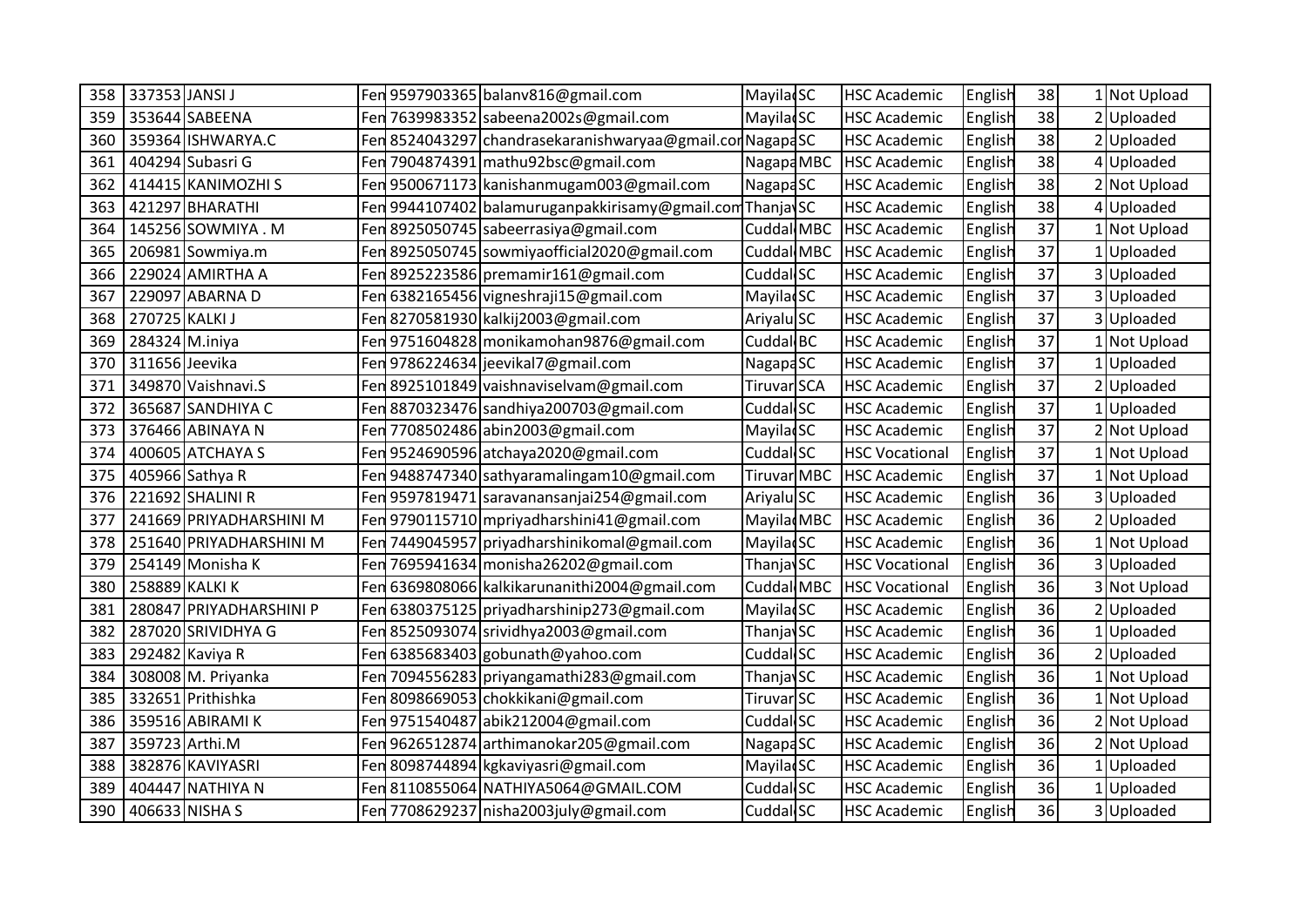| 391 |                | 408028 ADHILAKSHMIS                                             |     | Fen 9361509365 lakshmiadhi707@gmail.com                    | Cuddal SC              | <b>HSC Academic</b>   | English | 36 | 4 Uploaded    |
|-----|----------------|-----------------------------------------------------------------|-----|------------------------------------------------------------|------------------------|-----------------------|---------|----|---------------|
| 392 |                | 414795 MANIMOZHI S                                              |     | Fen 9500671173 manikowsalya2307@gmail.com                  | Nagapa <sub>SC</sub>   | <b>HSC Academic</b>   | English | 36 | 2 Not Upload  |
| 393 | 417423 Meena   |                                                                 |     | Fen 8489994756 meenakaliyamoorthy003@gmail.com Tiruvar MBC |                        | <b>HSC Academic</b>   | English | 36 | 3Uploaded     |
| 394 |                | 106986 RENUKApARAMESHWAR Fen 8754739041 killerkalaiaa@gmail.com |     |                                                            | Mayilad <sub>BC</sub>  | <b>HSC Academic</b>   | English | 35 | 3Uploaded     |
| 395 | 123237 VENI M  |                                                                 |     | Fen 6369061746 guruveni13115@gmail.com                     | Nagapa <sub>SC</sub>   | <b>HSC Vocational</b> | English | 35 | 1 Uploaded    |
| 396 |                | 155436 Parkavi.s                                                |     | Fen 6379611478 parkavi@gmail.com                           | Cuddal SC              | <b>HSC Academic</b>   | English | 35 | 2 Not Upload  |
| 397 |                | 174443 ABINAYA                                                  |     | Fen 8667781653 tamilaabinaya@gmail.com                     | Mayilad <sub>MBC</sub> | <b>HSC Academic</b>   | English | 35 | 3 Uploaded    |
| 398 |                | 179564 C.sangavi                                                |     | Fen 9629821574 thiyadivya16@gmail.com                      | Tiruvar SC             | <b>HSC Academic</b>   | English | 35 | 2 Not Upload  |
| 399 | 183864 DeVIKA  |                                                                 |     | Fen 9790274695 videvika67@gmail.com                        | Mayilad MBC            | <b>HSC Academic</b>   | English | 35 | 3Uploaded     |
| 400 |                | 188806 Yugasanthiya R                                           |     | Fen 8526251468 ksuganya153@gmail.com                       | Cuddal SC              | <b>HSC Academic</b>   | English | 35 | 5Uploaded     |
| 401 |                | 190131 Anushadevi                                               |     | Fen 8940330748 anushadevikumar@gmail.com                   | Mayilad <sub>MBC</sub> | <b>HSC Academic</b>   | English | 35 | 3 Uploaded    |
| 402 | 192479 ESWARI  |                                                                 | Fen | 9047278045 mohaneswari061@gmail.com                        | Mayilad MBC            | <b>HSC Academic</b>   | English | 35 | 3Uploaded     |
| 403 |                | 199783 RAJALAKSHMI S                                            | Fen | 7639276379 enochrvenoch@gmail.com                          | <b>MayiladSC</b>       | <b>HSC Academic</b>   | English | 35 | 2 Uploaded    |
| 404 |                | 215162 Santhiya                                                 |     | Fen 6374033092 www.vijayakumar508@gmail.com                | Cuddal SC              | <b>HSC Academic</b>   | English | 35 | 5 Not Upload  |
| 405 |                | 218629 Jothika R                                                |     | Fen 8778944085 jothimani23600@gmail.com                    | Cuddal MBC             | <b>HSC Academic</b>   | English | 35 | 1 Uploaded    |
| 406 |                | 231460 SATHYA D                                                 |     | Fen 9486153700 ganesanganesan4705@gmail.com                | Mayilad <sub>BC</sub>  | <b>HSC Academic</b>   | English | 35 | 1 Uploaded    |
| 407 |                | 232203 SINDHU B                                                 |     | Fen 9786664967 sindhubalu1920@gmail.com                    | Tiruvar SC             | <b>HSC Academic</b>   | English | 35 | 1 Not Upload  |
| 408 |                | 238157 RATHIKA R                                                |     | Fen 8524886896 rathika.ramaiyan176@gmail.com               | Mayila SC              | <b>HSC Academic</b>   | English | 35 | 2 Uploaded    |
| 409 | 245793 JANSI S |                                                                 |     | Fen 8508539650 vkalaivanan47@gmail.com                     | Mayila SC              | <b>HSC Academic</b>   | English | 35 | 2 Not Upload  |
| 410 |                | 247211 Maheshwari S                                             | Fen | 9600235213 s.maheshwarikomal@gmail.com                     | Mayilad <sub>MBC</sub> | <b>HSC Academic</b>   | English | 35 | 2 Not Upload  |
| 411 |                | 250700 Kalaiselvi P                                             | Fen | 9626124984 kalaiselvikomal@gmail.com                       | Mayilad <sub>BC</sub>  | <b>HSC Academic</b>   | English | 35 | 3 Uploaded    |
| 412 |                | 253023 ABINAYA V                                                |     | Fen 9345464091 vabinayakomal@gmail.com                     | Mayila SC              | <b>HSC Academic</b>   | English | 35 | 3 Not Upload  |
| 413 |                | 253108 Dharani K                                                |     | Fen 9791675504 kdharanikomal@gmail.com                     | Mayila MBC             | <b>HSC Academic</b>   | English | 35 | 5 Not Upload  |
| 414 |                | 256588 SARUMATHI K                                              |     | Fen 8344150715 sarukannan 2004@gmail.com                   | Thanja MBC             | <b>HSC Academic</b>   | English | 35 | 1 Not Upload  |
| 415 |                | 261328 NANDHINI J                                               |     | Fen 6380184265 arunachalamjayabal2000@gmail.com MayiladSC  |                        | <b>HSC Vocational</b> | English | 35 | 2Uploaded     |
| 416 |                | 271102 GAYATHRI R                                               |     | Fen 9626524037 vijkvstyle2@gmail.com                       | <b>Mayila</b> SC       | <b>HSC Academic</b>   | English | 35 | 2 Uploaded    |
| 417 |                | 278772 Varthini S                                               | Fen | 8270425418 nanthinisangar123@gmail.com                     | Mayila SC              | <b>HSC Academic</b>   | English | 35 | 1 Not Upload  |
| 418 |                | 280254 Abinaya I                                                | Fen | 6374830480 iabinayakomal@gmail.com                         | <b>MayilacSC</b>       | <b>HSC Academic</b>   | English | 35 | 11 Not Upload |
| 419 |                | 280383 Gayathri K                                               |     | Fen 9962015764 gayathri251103@gmail.com                    | Thanja SC              | <b>HSC Academic</b>   | English | 35 | 4Uploaded     |
| 420 |                | 281065 AKISHYA S                                                |     | Fen 8220295712 akishya2003@gmail.com                       | ThanjaySC              | <b>HSC Academic</b>   | English | 35 | 3 Uploaded    |
| 421 |                | 282183 KEERTHANA K                                              | Fen | 9361369885 kkeerthanakomal@gmail.com                       | Mayila SC              | <b>HSC Academic</b>   | English | 35 | 3 Not Upload  |
| 422 |                | 282636 AARTHI R                                                 |     | Fen 9626631374 aarthi160103@gmail.com                      | Mayila SC              | <b>HSC Academic</b>   | English | 35 | 1 Not Upload  |
| 423 |                | 284389 SUBASRIM                                                 |     | Fen 6379662110 subashmsubashm079@gmail.com                 | <b>MayiladSC</b>       | <b>HSC Academic</b>   | English | 35 | 1 Not Upload  |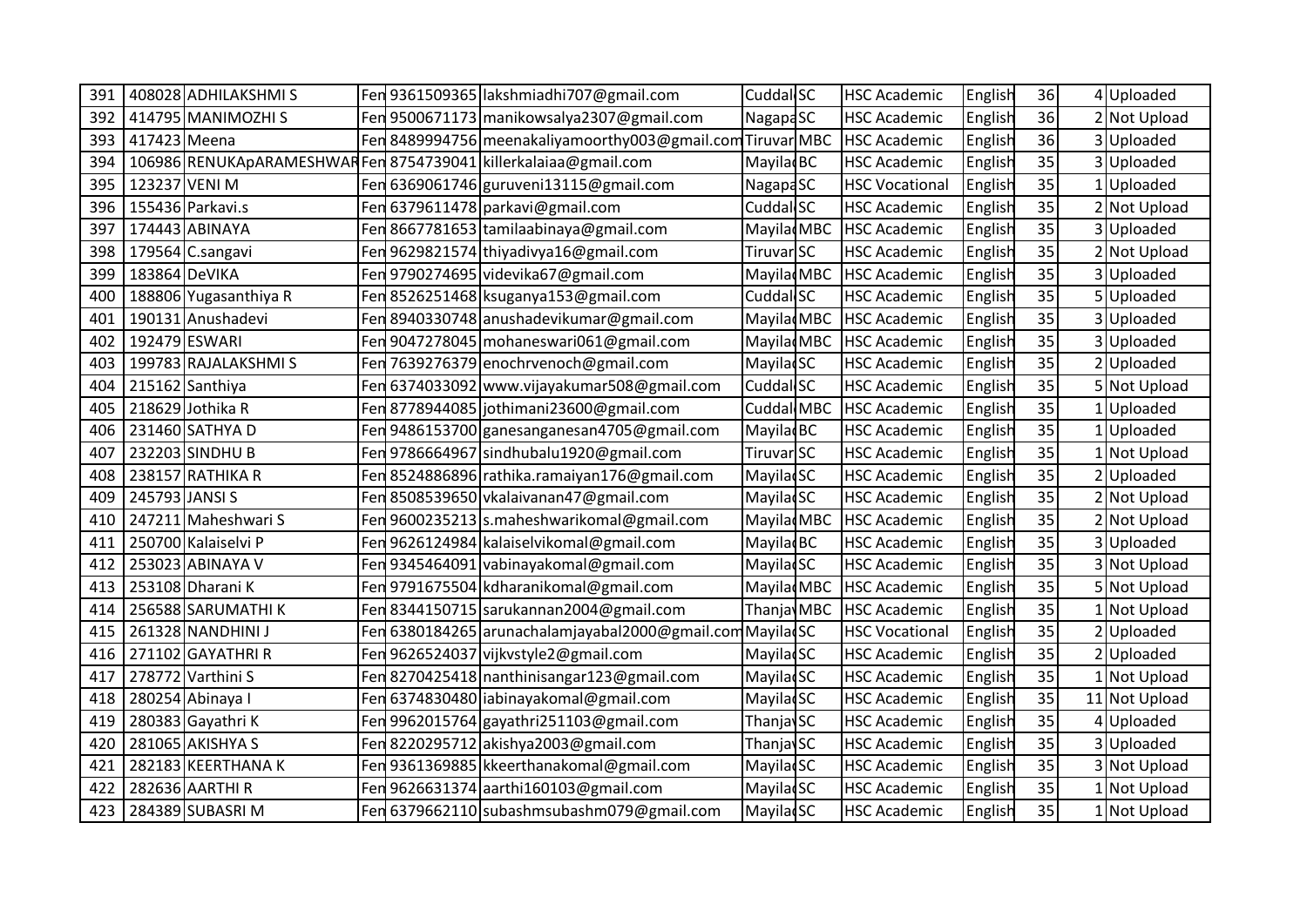| 424 | 284991 JOTHIKA R        |     | Fen 9025107341 buvaneshwarank3@gmail.com                   | Mayila SC             | <b>HSC Vocational</b> | English | 35 | 2 Not Upload |
|-----|-------------------------|-----|------------------------------------------------------------|-----------------------|-----------------------|---------|----|--------------|
| 425 | 285690 RAJESHWARI R     |     | Fen 9344239739 rrajeshwari21052003@gmail.com               | <b>MayilacSC</b>      | <b>HSC Vocational</b> | English | 35 | 3 Uploaded   |
| 426 | 288852 RAJESHWARI R     |     | Fen 7708931707 rr2392202@gmail.com                         | <b>MayilacSC</b>      | <b>HSC Academic</b>   | English | 35 | 5 Not Upload |
| 427 | 295539 SANTHIYA R C     |     | Fen 8838388671 santhiyarc2003@gmail.com                    | Thanjav <sub>SC</sub> | <b>HSC Academic</b>   | English | 35 | 3Uploaded    |
| 428 | 297668 THANIYAVATHI T   | Fen | 9042395033 vasanthan185@gmail.com                          | Cuddal <sub>SC</sub>  | <b>HSC Academic</b>   | English | 35 | 3 Uploaded   |
| 429 | 309014 ABIRAMI P        |     | Fen 8489177570 aakashdce2000@gmail.com                     | Mayila BC             | <b>HSC Academic</b>   | English | 35 | 4Uploaded    |
| 430 | 309399 DIVYABARATHI J   |     | Fen 8270418931 devika843@gmail.com                         | Mayila MBC            | <b>HSC Academic</b>   | English | 35 | 1 Uploaded   |
| 431 | 310359 Saranya          |     | Fen 8940719707 saranyasamy003@gmail.com                    | <b>NagapaSC</b>       | <b>HSC Vocational</b> | English | 35 | Uploaded     |
| 432 | 312447 JANANI S         |     | Fen 9344152570 akashmech 2211@gmail.com                    | Mayila SC             | <b>HSC Academic</b>   | English | 35 | 2 Uploaded   |
| 433 | 312999 SWATHI K         |     | Fen 8524838553 swathikumar122003@gmail.com                 | <b>MayilacSC</b>      | <b>HSC Academic</b>   | English | 35 | 2 Not Upload |
| 434 | 318321 LAVANYA T        |     | Fen 9677334302 lavanyathilagaraj18032002@gmail.cdMayiladSC |                       | <b>HSC Academic</b>   | English | 35 | 1 Uploaded   |
| 435 | 320933 Ramya R          |     | Fen 8270220340 r9682135@gmail.com                          | <b>MayilacSC</b>      | <b>HSC Academic</b>   | English | 35 | 2 Uploaded   |
| 436 | 329217 Parvathy B       |     | Fen 9655486835 subramanijuly 05@gmail.com                  | Cuddal MBC            | <b>HSC Academic</b>   | English | 35 | Not Upload   |
| 437 | 329571 AKALYA P         |     | Fen 6382537403 akalyap2003@gmail.com                       | <b>ThanjaySC</b>      | <b>HSC Academic</b>   | English | 35 | 4Uploaded    |
| 438 | 331214 Jansi S          |     | Fen 8056834208 jansiselvam 2003@gmail.com                  | <b>MayilacSC</b>      | <b>HSC Academic</b>   | English | 35 | 4Uploaded    |
| 439 | 333651 Tamilaha Arasi C |     | Fen 6369112658 tamilchandrasekaran2003@gmail.con MayiladSC |                       | <b>HSC Academic</b>   | English | 35 | 4Uploaded    |
| 440 | 334217 SARANYA J        |     | Fen 9626649637 rajasindhu443@gmail.com                     | Mayila SC             | <b>HSC Academic</b>   | English | 35 | 6 Not Upload |
| 441 | 349304 Sangavi C        |     | Fen 7094074673 sangavi249@gmail.com                        | Tiruvar SC            | <b>HSC Academic</b>   | English | 35 | 2 Uploaded   |
| 442 | 355463 Babyshalini V    |     | Fen 9940483594 guru.vg86@gmail.com                         | Tiruvar SC            | <b>HSC Academic</b>   | English | 35 | 2Uploaded    |
| 443 | 356025 PREETHI R        |     | Fen 9159639326 preethi20012003@gmail.com                   | <b>MayilacSC</b>      | <b>HSC Academic</b>   | English | 35 | Uploaded     |
| 444 | 361881 KRISHNAVENI      |     | Fen 9790183725   nirmalrajeee 312@gmail.com                | Mayilad MBC           | <b>HSC Academic</b>   | English | 35 | 8 Uploaded   |
| 445 | 366750 ELAVARASI.J      |     | Fen 9361071529 surya936107@gmail.com                       | Thanja MBC            | <b>HSC Academic</b>   | English | 35 | 1 Not Upload |
| 446 | 368605 KEERTHIKA M      |     | Fen 9865485638 keerthikam 2003pnr@gmail.com                | Thanjav <sub>SC</sub> | <b>HSC Academic</b>   | English | 35 | 6Uploaded    |
| 447 | 374268 ABINA S          |     | Fen 8270225994 abinas0806@gmail.com                        | Cuddal SC             | <b>HSC Academic</b>   | English | 35 | 2Uploaded    |
| 448 | 375272 DEEPIKA S        |     | Fen 9443400217 deepikas032004@gmail.com                    | <b>NagapaSC</b>       | <b>HSC Academic</b>   | English | 35 | Uploaded     |
| 449 | 375562 AGALYA A         |     | Fen 7373128059 agalyaanbu2020@gmail.com                    | <b>Mayila</b> SC      | <b>HSC Academic</b>   | English | 35 | 1 Not Upload |
| 450 | 375996 Sona R           |     | Fen 9585449913 sonarajini2003@gmail.com                    | Nagapa <sub>SC</sub>  | <b>HSC Academic</b>   | English | 35 | Not Upload   |
| 451 | 376222 Durga I          | Fen | 7867854857 suganthi609110@gmail.com                        | <b>MayilacSC</b>      | <b>HSC Academic</b>   | English | 35 | Not Upload   |
| 452 | 378986 Aswini K         |     | Fen 8056360076 pravinkumarp0001@gmail.com                  | Cuddal <sub>SC</sub>  | <b>HSC Academic</b>   | English | 35 | 1 Uploaded   |
| 453 | 384298 PRIYA            |     | Fen 8111087315 arpriya2003@gmail.com                       | <b>Mayila</b> SC      | <b>HSC Academic</b>   | English | 35 | 1 Uploaded   |
| 454 | 388951 Anusiya B        | Fen | 6383636077 anusiyabaskar5555@gmail.com                     | Mayila BC             | <b>HSC Academic</b>   | English | 35 | 3Uploaded    |
| 455 | 389726 DHARANI K        | Fen | 8870713596 komalmani1975@gmail.com                         | Mayila MBC            | <b>HSC Academic</b>   | English | 35 | 3 Uploaded   |
| 456 | 389922 ABIRAMI M        |     | Fen 7639030868 abichim0114@gmail.com                       | Cuddal <sub>SC</sub>  | <b>HSC Academic</b>   | English | 35 | 2 Uploaded   |